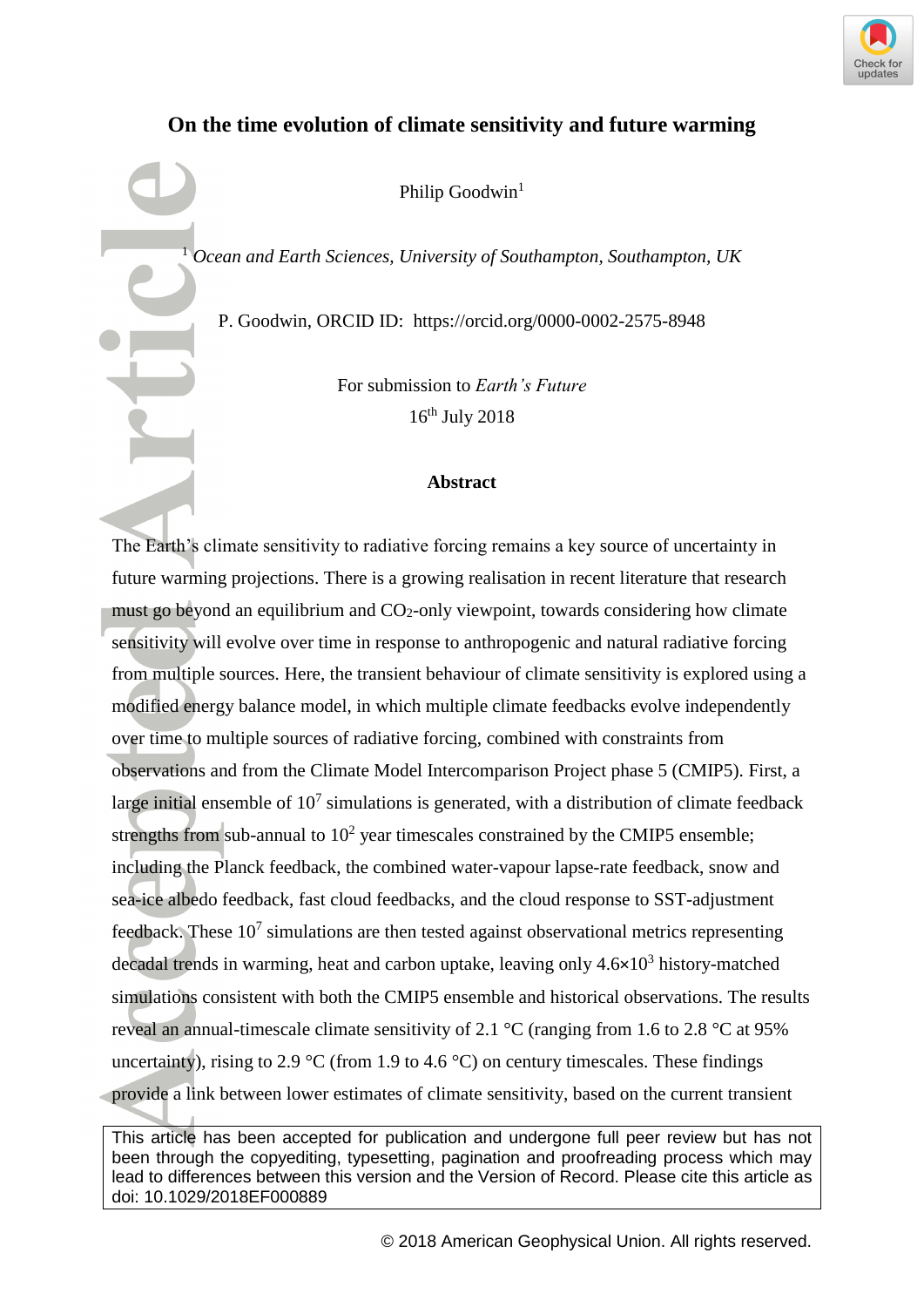state of the climate system, and higher estimates based on long-term behaviour of complex models and palaeoclimate evidence.

# **1. Introduction**

There is currently significant uncertainty in the sensitivity of Earth's climate to radiative forcing, with the IPCC Assessment Report 5 (IPCC, 2013) estimating that the Equilibrium Climate Sensitivity (ECS, measuring the surface temperature response in °C to a sustained doubling of  $CO_2$ ) ranges from 1.5 °C to 4.5 °C (Fig. 1a, black). This 1.5 to 4.5 °C range from IPCC (2013) incorporates many separate estimates of the ECS that have been made from multiple lines of evidence (e.g. see Knutti et al., 2017 see Figure 2 therein). Now consider a small selection of estimates chosen to reflect evidence from current energy budgets, complex Earth system models, and modern and geological observations. Estimates from energy balance considerations of the current transient climate system (Otto et al., 2013; Lewis and Curry et al., 2014) imply a best estimate ECS towards the lower end of the IPCC range (Fig. 1a, dark gray) of circa 1.6 to 2 °C. In contrast, analysis of the century timescale ECS from observation-constrained climate models (Cox et al., 2018), or from a combination of observational and geological constraints (Goodwin et al., 2018), suggests best estimate values from the middle of the IPCC range (Fig. 1a, light grey) of circa 3 °C. Together with this uncertainty in the value of the ECS is a growing acknowledgement that the Earth's climate sensitivity is likely to evolve through time, both due to time-evolving processes included within climate models (Armour et al., 2013; Knutti and Rugenstein, 2017; Williams et al., 2008; Andrews et al., 2015; Caldwell et al., 2016; Figure 2a), and over longer geological timescales (Zeebe, 2013; Rohling et al, 2018).

In a simple 1-dimensional energy balance model, the global mean surface warming at time *t*,  $\Delta T(t)$  in  $\textdegree$ C, is empirically linked to the difference between total radiative forcing,  $R_{total}(t)$  in  $Wm<sup>-2</sup>$ , and the Earth's net energy imbalance,  $N(t)$  in  $Wm<sup>-2</sup>$ , via an effective climate feedback parameter,  $\lambda$  in Wm<sup>-2</sup>K<sup>-1</sup>, via

$$
IDT(t) = R_{total}(t) - N(t),
$$
\n(1)

where, the total radiative forcing is a sum from *i* independent sources,  $R_{total}(t) = \hat{R}_{i}(t)$ , and *i* the effective climate feedback parameter is defined such that  $\lambda \Delta T(t)$  represents the total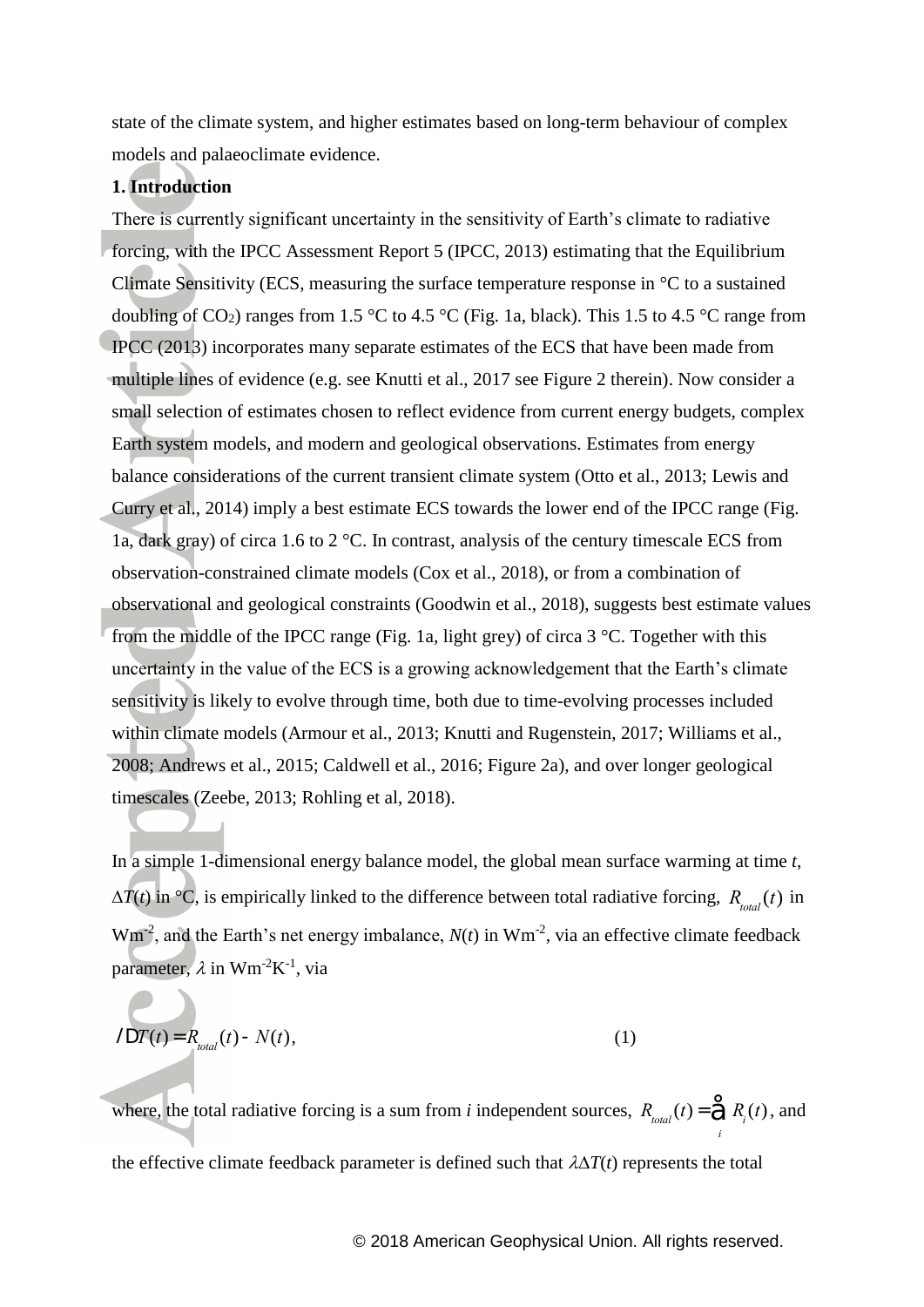aggregated outgoing radiative response in  $Wm<sup>-2</sup>$  to the surface warming accounting for all feedback processes. Note that the word 'effective' is used here to suggest that the value of the climate feedback may represent an aggregated response, composed of different climate feedback values relating to different sources of radiative forcing, that may be changing through time.

However, there are a number of important deficiencies in this approach, which have been illustrated by applying this equation to the output of complex climate models. Firstly, the effective climate feedback parameter,  $\lambda$ , is not expected to remain constant in time, but instead display transient behaviour as different climate feedbacks respond to the imposed forcing over different timescales (e.g. Andrews and Webb, 2018; Caldwell et al. 2016; Knutti & Rugenstein, 2017; Zeebe, 2013; PALAEOSENS, 2012; Rohling et al., 2018; Senior and Mitchell, 2000; Gregory et al., 2004; Williams et al., 2008; Armour et al., 2013; Paynter et al., 2018; see Figure 2a). Secondly,  $\lambda$  may be different for different sources of radiative forcing, potentially arising due to the different spatial patterns of radiative forcing from different agents (Hansen et al. 2005; Marvel et al., 2016; Gregory and Andrews, 2016). Thirdly, in some models the ocean heat uptake (the dominant component of *N*), can have a larger effect on warming during transient climate change than an equivalent magnitude of radiative forcing, *R*, (e.g. Winton et al., 2010; Geoffroy et al., 2013; Frölicher et al., 2014).

Potentially, the discrepancy between climate sensitivity estimates derived from the Earth's current transient state energy balance (Otto et al, 2013; Lewis and Curry, 2014) and climate sensitivity estimates for century timescales (Cox et al., 2018; Goodwin et al., 2018) may be linked to the deficiencies in equation (1) (Fig. 1, compare dark and light gray). For example,  $\lambda$  may change over time between the current transient state and century timescales, the spatial pattern of radiative forcing and relative contributions from each agent today may not apply in the future, and the large current value of *N* in the current transient state may reduce as the system approaches a new steady state.

Without explicitly putting a time-dependence on the climate feedback, the simple 1 dimensional energy balance model (1) has been extended (e.g. Hansen et al., 2005; Winton et al, 2010; Geoffroy et al., 2013; Frölicher et al., 2014; Marvel et al., 2016; Goodwin et al.,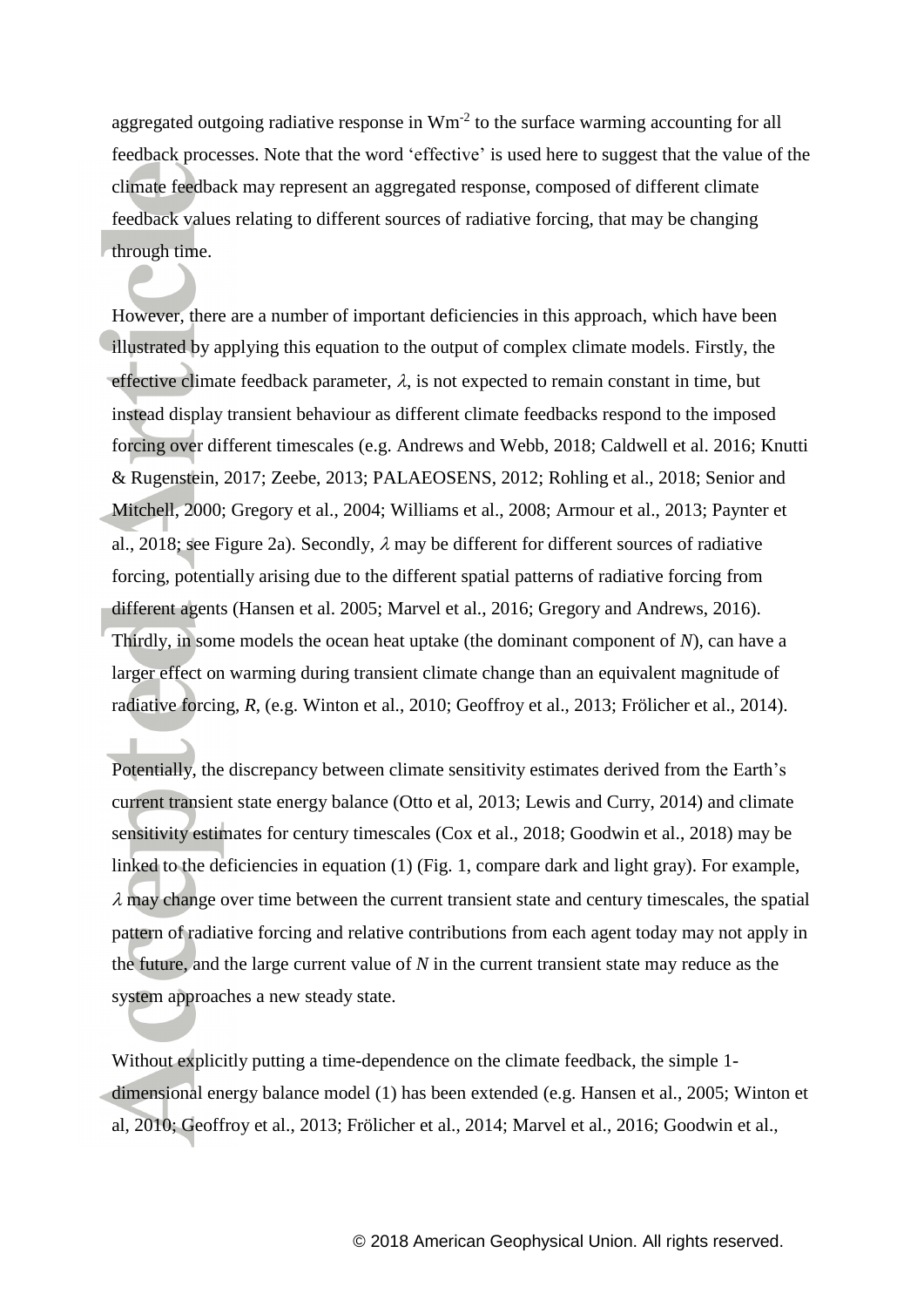2015) by considering non-dimensional efficacy weighting on both the contributions to radiative forcing,  $\varepsilon_i$ , and the Earth's energy imbalance,  $\varepsilon_N$ , via,

$$
IDT(t) = R_{total}^{weighted}(t) - \mathcal{C}_N N(t) , \qquad (2)
$$

I

where the total efficacy weighted radiative forcing at time *t* is the sum of contributions from *i* independently time-varying sources with each contribution weighted by a non-dimensional efficacy term  $\varepsilon_i$ ,  $R_{total}^{weight}$  $\mathcal{E}_{total}^{weighted}(t) = \mathcal{\hat{\Xi}} \, \mathcal{C}_i R_i(t)$ *i*  $\hat{\Theta} e_i R_i(t)$  (Marvel et al., 2015), and  $\varepsilon_N N(t)$  in Wm<sup>-2</sup> represents the total efficacy-weighted energy imbalance of the Earth system.

Goodwin et al. (2018) utilised this extended 1-dimensional energy balance model (2), with efficacy-weighting but with climate feedback assumed constant in time, to drive an efficient Earth system model, generating history-matched projections of future warming and constraining century-timescale climate sensitivity (Fig. 1a, light gray). Instead of applying efficacy weightings (2), this study explores an alternative approach: Here, the energy balance equation (1) is extended to explicitly include time-varying climate feedbacks from multiple processes, that each respond independently to multiple radiative forcing agents. This extended energy balance equation is then used to constrain the climate sensitivity over multiple timescales, and used to show that this may explain the discrepancy between climate sensitivity estimates from the current transient energy balance and century timescale approaches (Fig. 1).

Section 2 derives the extended 1-dimensional energy balance model with *j* climate feedbacks independently responding over time to *i* radiative forcing agents. Section 3 then describes how the Warming Acidification and Sea level Projector (WASP) model (Goodwin, 2016; Goodwin et al., 2018) is extended to incorporate this extended energy balance equation and used to perform a large ensemble of climate simulations, where the initial distributions for the climate feedback strengths for the *j* processes are taken from the range of feedback strengths in the CMIP5 model ensemble analysed by Caldwell et al. (2016) and Andrews et al. (2015). A history matching approach (Williamson et al., 2015) is then applied, after Goodwin et al. (2018), to extract combinations of feedback strengths that are consistent with observational constraints (Table 2) for surface warming (Morice et al., 2012; GISSTEMP, 2018; Hansen et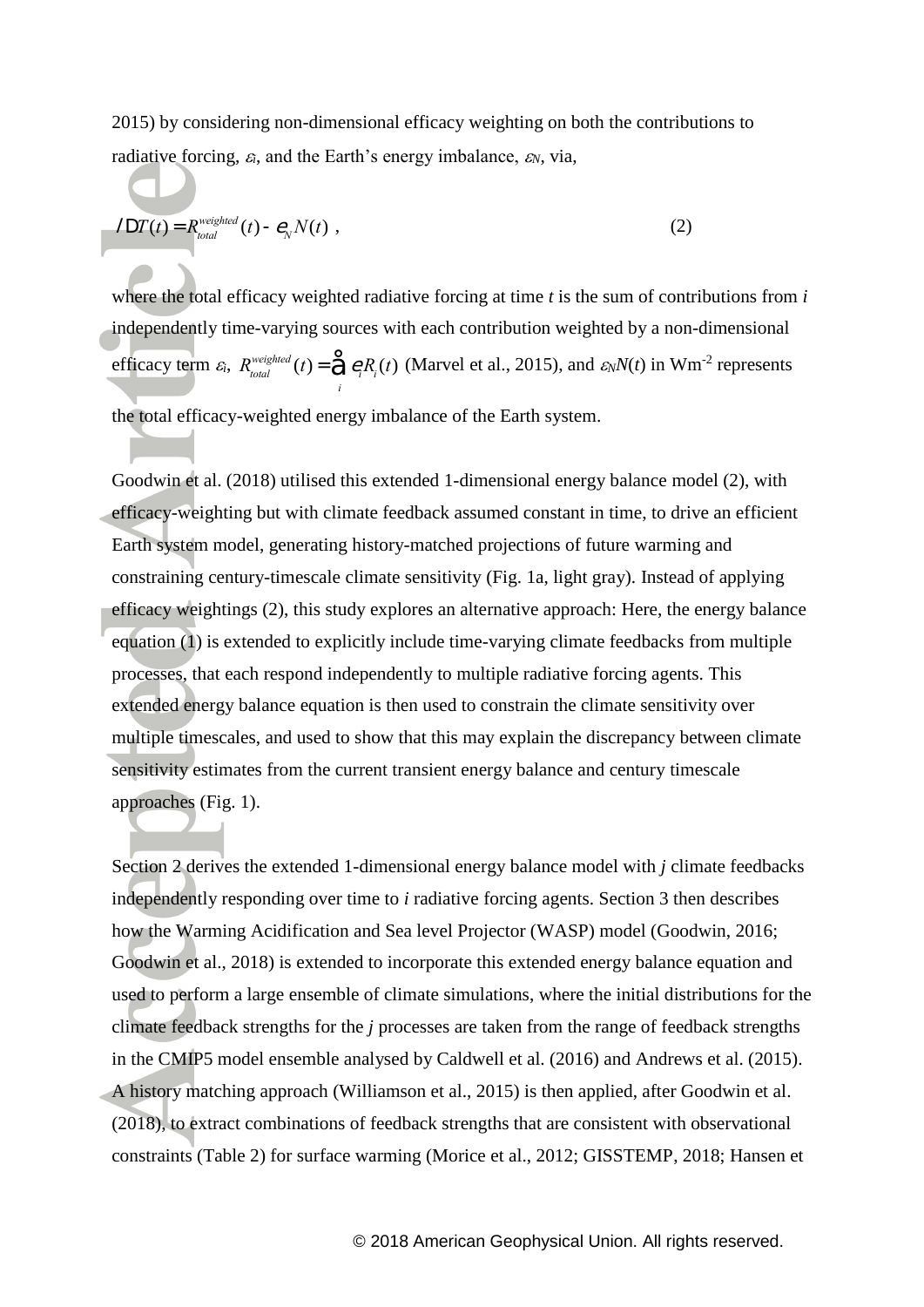al, 2010; Smith et al., 2008; Vose et al., 2012), ocean heat uptake (Levitus et al., 2012; Giese et al., 2011; Balmeseda et al., 2013; Good et al., 2013; Smith et al., 2015; Cheng et al., 2017; Kennedy et al., 2011; Huang et al., 2015) and carbon fluxes (IPCC, 2013 for 90% confidence bounds, based on original data now summarized in Le Quéré et al., 2018). Section 4 presents the history-matched results, evaluating the timescale evolutions of climate feedback, climate sensitivity and future warming that are consistent with observational and CMIP5 constraints. Section 5 discusses the wider implications of this study.

#### **2. Time-evolving climate feedbacks**

Consider a climate system where there are *i* independently time-varying sources of radiative forcing,  $R_i(t)$  in Wm<sup>-2</sup>, such that the total radiative forcing is written,

$$
R_{total}(t) = \sum_{i}^{6} R_i(t).
$$
 (3)

The *i* different sources of radiative forcing include radiative forcing from atmospheric CO<sub>2</sub>, other well-mixed greenhouse gases such as methane and nitrous oxide, solar forcing, and spatially localised forcing such as tropospheric aerosols and volcanic stratospheric aerosols (Figure 3).

In response to each of the *i* source of radiative forcing there are *j* independently timeevolving climate feedback processes,  $\lambda_{i,j}(t)$  in Wm<sup>-2</sup> K<sup>-1</sup>, such that the total climate feedback due to radiative forcing agent *i* is written

$$
I_{i}(t) = I_{Planck} + \sum_{j}^{\infty} I_{i,j}(t),
$$
\n(4)

where  $\lambda_{Planck}$  is the Planck sensitivity, equal to around 3.15 Wm<sup>-2</sup> K<sup>-1</sup> (Caldwell et al., 2016) and  $\lambda_{i,j}(t)$  is the climate feedback from process *j* in response to forcing agent *i*. The *j* climate feedback processes include the combined water vapour – lapse rate feedback, fast cloud feedbacks, snow and sea-ice albedo feedbacks, and the slow cloud feedback occurring as the spatial pattern of SSTs change in response to warming over many decades (Figure 2a). These feedbacks from the *j* processes operate over a range of different timescales. For example, it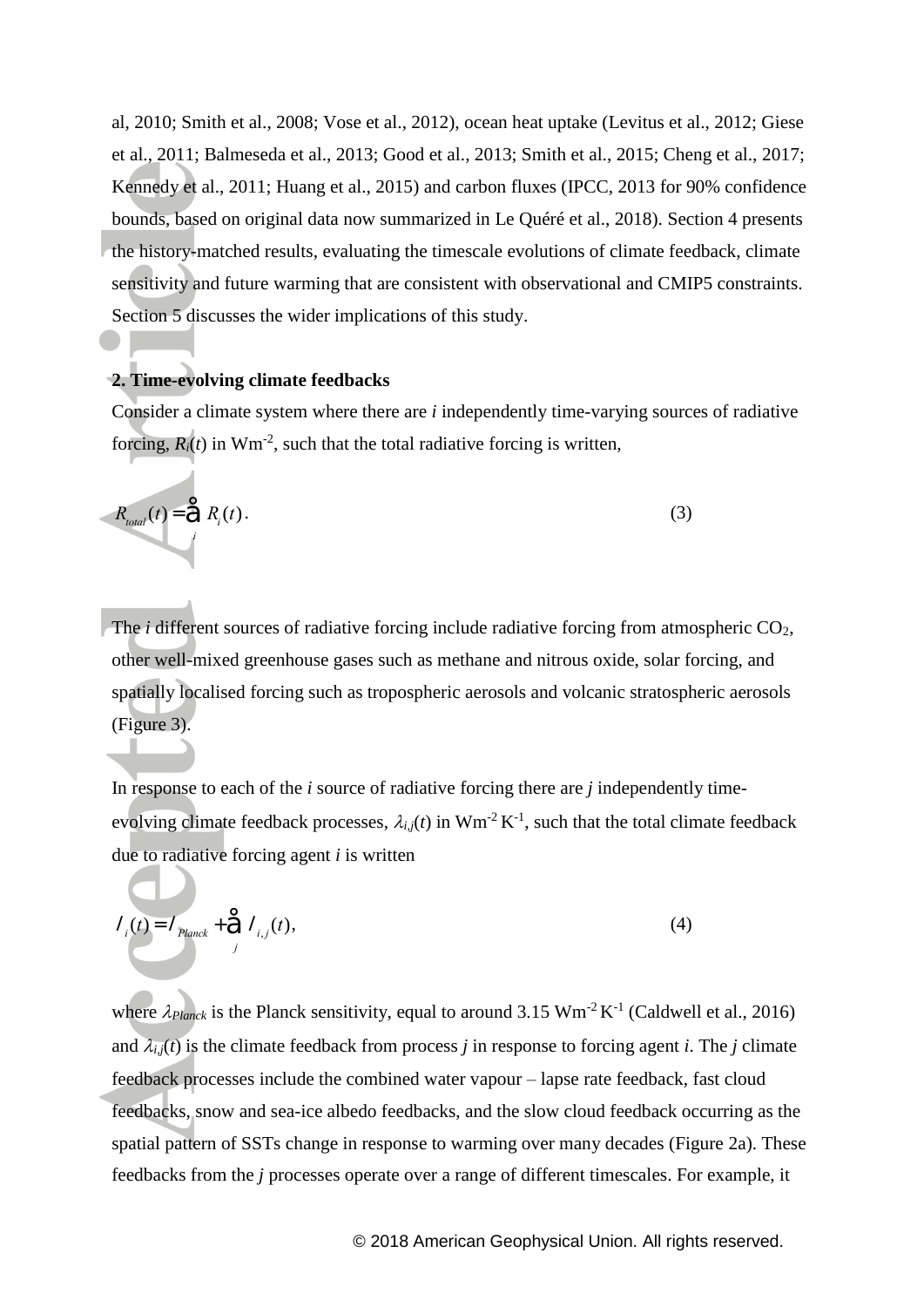takes order 10 days for water vapour to respond to surface warming, but due to the presence of multi-year sea ice it may take years for the snow + sea-ice albedo to respond to an imposed forcing, while it may take many decades for SST warming patterns to adjust towards an equilibrium state, thereby altering cloud feedback (Andrews et al., 2015).

The aim is to derive a modified energy balance equation that solves for the global mean surface temperature anomaly over time,  $\Delta T(t)$ , explicitly accounting for the independence of the *j* climate feedback responses to each of the *i* sources of radiative forcing. First, the general 1-D energy balance equation, (1), is re-arranged to solve for warming in terms of the ratio of the total radiative forcing  $R_{total}(t)$  (Figure 3b) to the overall effective climate feedback  $\lambda(t)$ ,

$$
DT(t) = \left(1 - \frac{N(t)}{R_{total}(t)}\right) \left(\frac{R_{total}(t)}{I(t)}\right). \tag{5}
$$

Next, we notice from (5) that the total radiative forcing divided by the overall effective climate feedback parameter at time *t*,  $R_{total}(t)/\lambda(t)$ , represents the overall warming that would be achieved from all sources of radiative forcing if the global climate system were in energy balance,  $N(t) = 0$ , via

$$
DT\Big|_{N(t)=0}(t) = \left(\frac{R_{total}(t)}{I(t)}\right). \tag{6}
$$

 $\blacksquare$ 

We now state, by definition, that the radiative forcing from the *i*th agent divided by the climate feedback parameter for the *i*th agent at time *t*,  $R_i(t)/\lambda_i(t)$ , similarly represents the warming that would be achieved from radiative forcing by the *i*th agent if the global energy system were brought into balance,  $N(t) = 0$ , via

$$
DT_{i}|_{N(t)=0}(t) = \left(\frac{R_{i}(t)}{I_{i}(t)}\right).
$$
\n(7)

Now, it is assumed that the radiative forcing from all *i* sources is separable. This is reasonable if either the *i* sources of radiative forcing affect the absorption of different radiation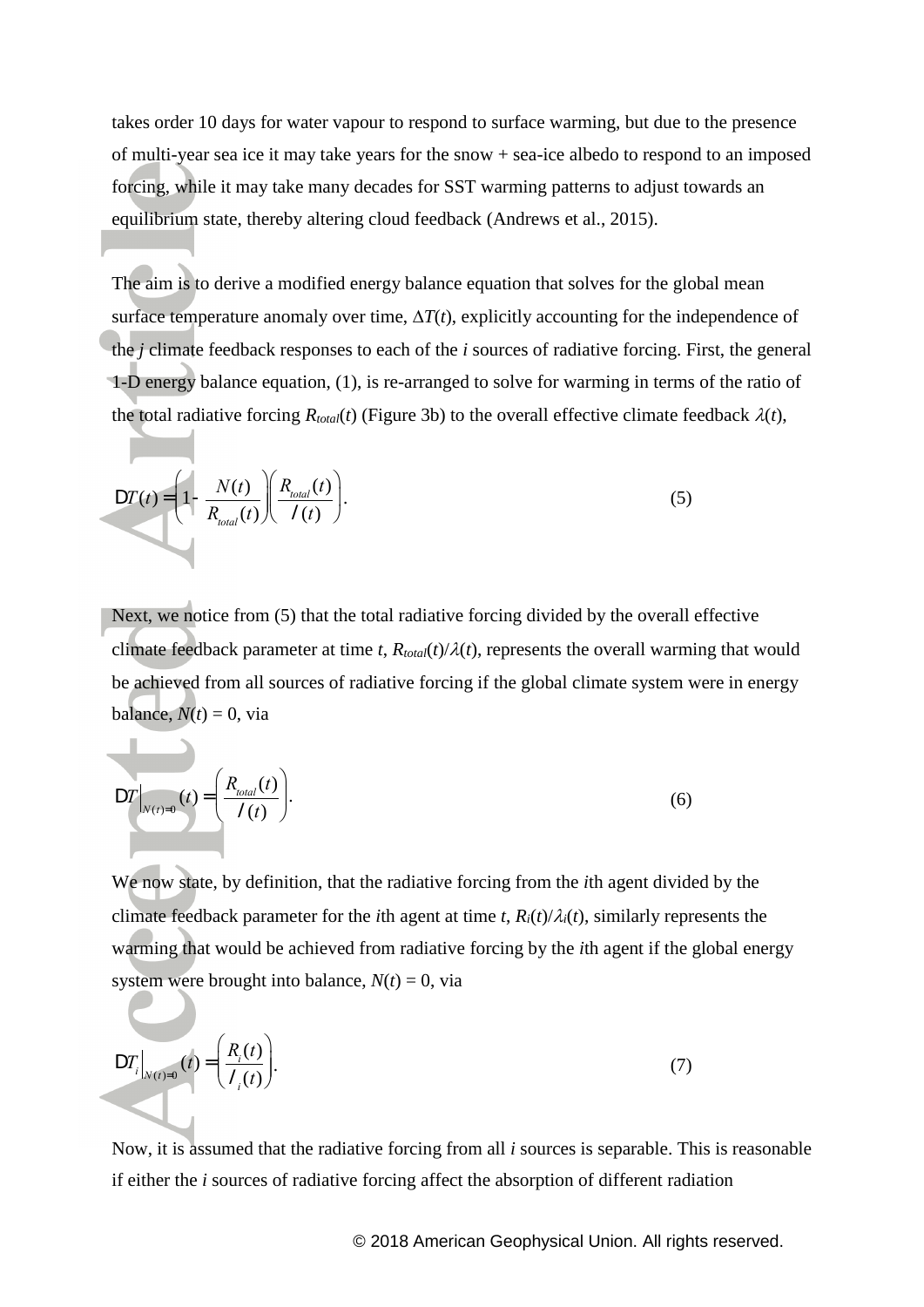wavelengths, or the absorption of radiation at a given wavelength by one agent is independent of the absorption at the same wavelength by another. Note that while the radiative forcing from  $CH_4$  and N<sub>2</sub>O do have a dependence upon one another (Myhre et al, 2013), for the WASP experiments here these terms are combined into a single source of radiative forcing representing all greenhouse gases other than  $CO<sub>2</sub>$  (Figure 3, blue), which can be considered separable from the other agents.

Under the separable radiative forcing assumption for the *i* agents, the total warming from all sources of radiative forcing if the system is brought into energy balance must be equal to the sum of warming contributions from all *i* sources of radiative forcing at energy balance,

$$
\sum_{i} DT_{i|_{N(t)=0}}(t) = DT|_{N(t)=0}(t). \text{ This allows us to write from (6) and (7),}
$$
  

$$
\left(\frac{R_{i}(t)}{I_{i}(t)}\right) = \frac{R_{total}(t)}{I(t)}.
$$
 (8)

Substituting (8) into (5) gives an expression for global mean surface warming at time *t* as a function of the separate radiative forcing and climate feedback parameters for the *i* forcing agents,

$$
DT(t) = \left(1 - \frac{N(t)}{R_{total}(t)}\right) \sum_{i} \left[\frac{R_i(t)}{I_i(t)}\right],
$$
\n(9)

The total modified energy balance equation for global mean surface warming from *j* climate feedback processes, which each evolve independently in response to *i* radiative forcing agents, is found by substituting (4) into (9) to reveal,

$$
DT(t) = \left(1 - \frac{N(t)}{R_{total}(t)}\right) \sum_{i} \left[ \frac{R_i(t)}{I_{Planck} + \sum_{j} I_{i,j}(t)} \right].
$$
 (10)

 $\sim$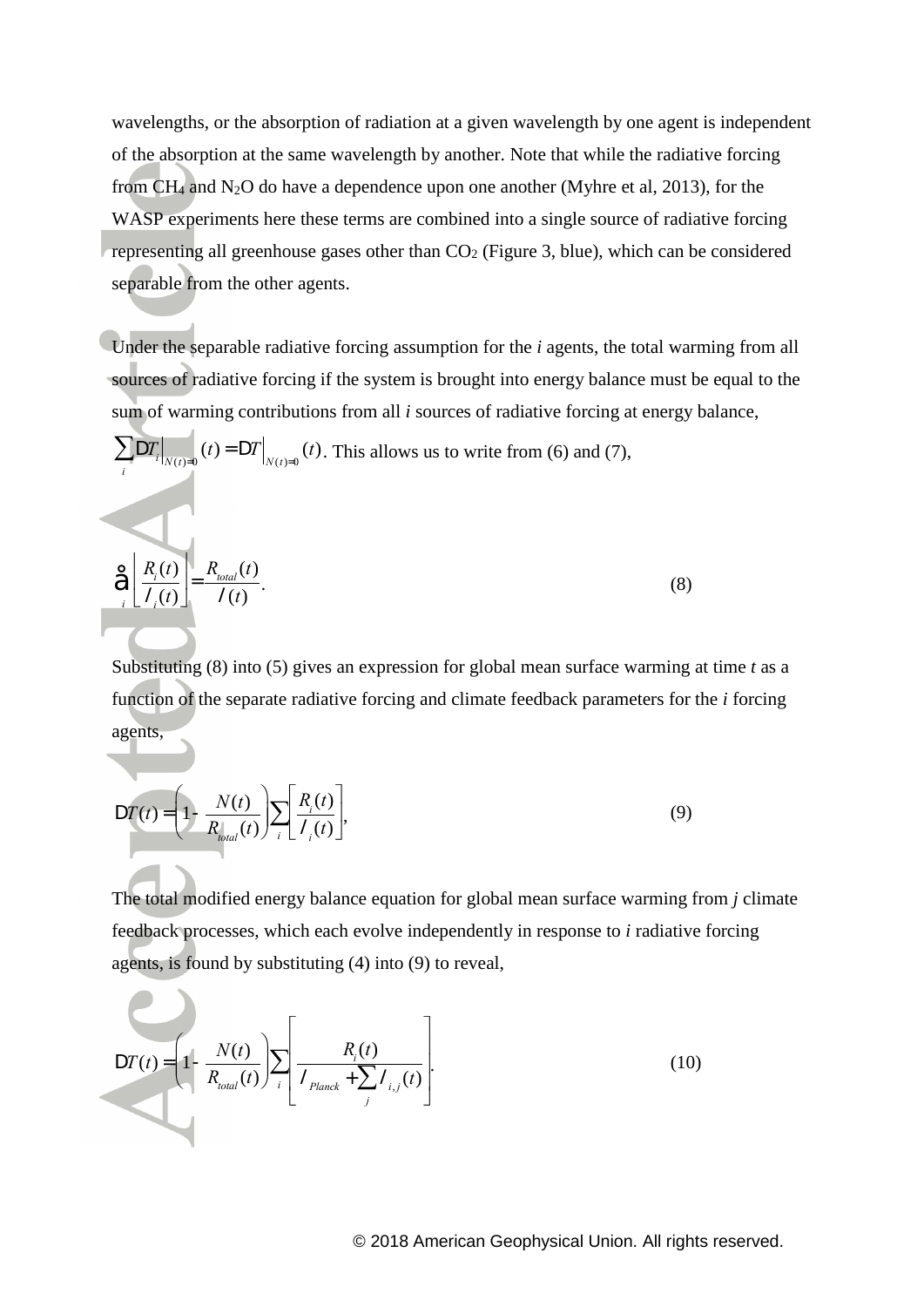Note that the total warming from the *i* different forcing agents when *N*≠0 is not equal to the sum of warming if each of the *i* agents acted alone in this energy balance equation, (10). This is because the ratio  $N(t)/R_{total}(t)$  in equation (10) evolves according to the combined history of radiative forcing from all forcing agents, and would be different for the individual forcing agents acting alone (Figure 3).

The next section applies this energy balance equation (10), with independently time-varying forcing and feedbacks, to drive the efficient WASP Earth system model (Goodwin, 2016; Goodwin et al., 2018).

# **3. Numerical Earth system model with modified energy balance equation**

WASP (Goodwin, 2016; Goodwin et al., 2018) is an efficient Earth system model that solves for global mean surface warming for carbon emissions scenarios using an energy balance equation with coupled carbon cycle terms (Goodwin et al., 2015). The WASP configuration of Goodwin et al*.* (2018) assumed a constant value for the effective climate feedback over time,  $\lambda$ , and applied non-dimensional efficacy weightings to heat uptake,  $N$ , and to the radiative forcing from aerosols, *Raerosol*, equation (2). Here, we modify the WASP model by solving for global mean surface warming using equation (10), allowing climate feedback to vary over time independently for each forcing agent, and removing the non-dimensional efficacy weightings for heat imbalance and the different sources of radiative forcing.

### **3.1 Time dependent climate feedbacks in WASP**

This section, and Appendix A, present the alterations made to the WASP model configuration of Goodwin et al. (2018) to enable warming to be calculated via equation (10). The full code for this version of the WASP model is available in Supplementary Information.

Consider a step function in the radiative forcing from agent *i* at time  $t=t_0$ ,  $R_i(t\geq t_0)\neq 0$ , where  $R_i(t \leq t_0) = 0$ . Initially, at time  $t = t_0$  the climate feedback to agent *i* is given by the Planck feedback,  $\lambda_i(t=t_0) = \lambda_{Planck}$ . Here, we assume that the climate feedback contributions from the *j* climate processes then evolve towards their equilibrium values,  $\lambda_{i,j}$ <sup>equil</sup>, with e-folding timescales for each process,  $\tau_i$ . Thus, the overall climate feedback parameter, following a step-function for the *i*th source of radiative forcing, from all *j* processes at time  $t_0 + \Delta t$ ,  $\lambda_i(t_0+\Delta t)$ , becomes,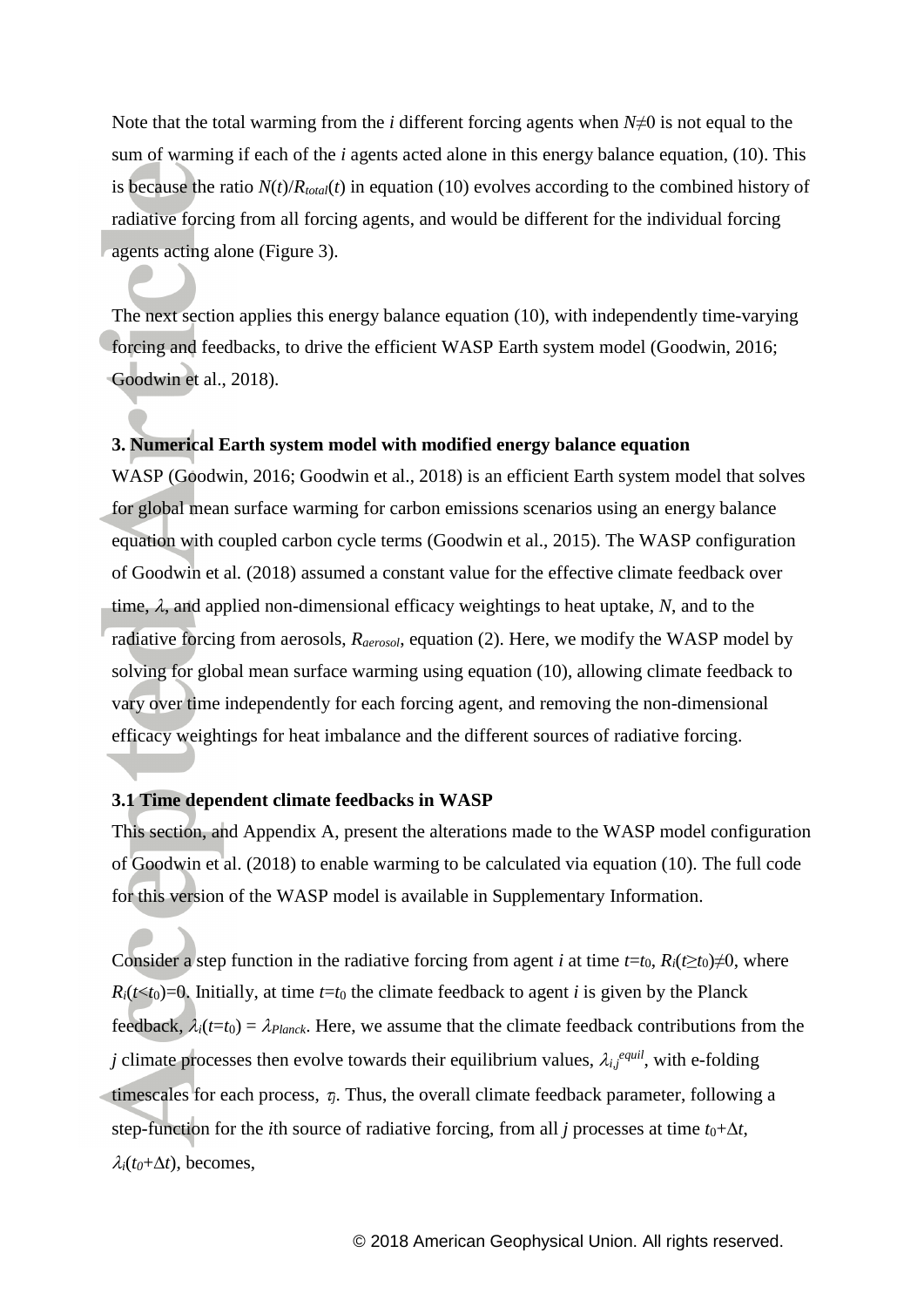$$
I_i(t_0 + \mathbf{D}t) = \sum_j I_{i,j}^{equil} \left( 1 - \exp\left(\frac{-\mathbf{D}t}{t_j}\right) \right).
$$
 (11)

In the general case radiative forcing from each agent does not increase via a step function, but instead by pathways that can increase or decrease over time (Figure 3a). This is achieved in WASP by using two time-stepping equations (see Appendix): one equation adjusting the climate feedbacks to the existing radiative forcing to the *i*th source at the previous time-step, and a second equation adjusting the climate feedback to the additional radiative forcing from the *i*th source since the previous time-step, to account for the feedback to any additional radiative forcing being the Planck feedback initially. Full details are given in the Appendix.

Other alterations to the WASP model, from the configuration of Goodwin et al. (2018), include:

(1) the time-step is reduced from  $1/12^{th}$  of a year to  $1/48^{th}$  of a year (Appendix A), and (2) the equations calculating the heat imbalance, *N* (see Goodwin, 2016; equations 3 and 4 therein), are altered to reflect the multiple time-varying climate feedback terms in (10) (Appendix A).

( $I_0$ ,  $U_0$ ,  $D(3) = \sum_{i} \binom{D(3)}{2} \left(1 - \exp\left(\frac{2\pi i}{f_i}\right)\right)$ ) (11)<br>
(a) the general case radiative forcing from each agent does not increase via a step function,<br>
magneto by pathways that can increase or decrease over t Separate radiative forcing terms from  $CO<sub>2</sub>$ , other Well Mixed Greenhouse Gasses (WMGHG) and tropospheric aerosols are retained from the configuration of Goodwin et al. (2018) (Figure 3a), after Meinshausen et al. (2011), while solar radiative forcing (Meinshausen et al. 2011) and volcanic radiative forcing (from NASA GISS record, [https://data.giss.nasa.gov/modelforce/strataer/;](https://data.giss.nasa.gov/modelforce/strataer/) see Bouassa et al., 2012) are added (Figure 3a). The volcanic radiative forcing is added using the NASA record of Aerosol Optical Depth (AOD) since 1850 and applying a multiplier of -19 $\pm$ 0.5 Wm<sup>-2</sup> per unit AOD (Gregory et al., 2016), where the uncertainty represents the standard deviation of the multiplier between the different models in the ensemble. Where the time-resolution of radiative forcing (or atmospheric composition) is less than  $1/48<sup>th</sup>$  of a year, the values are linearly interpolated between time-steps.

#### **3.2 Generating an ensemble constrained by observations and CMIP5**

This section details the construction of the very large initial Monte Carlo model ensemble, and the subsequent history matching used to extract the smaller final ensemble of constrained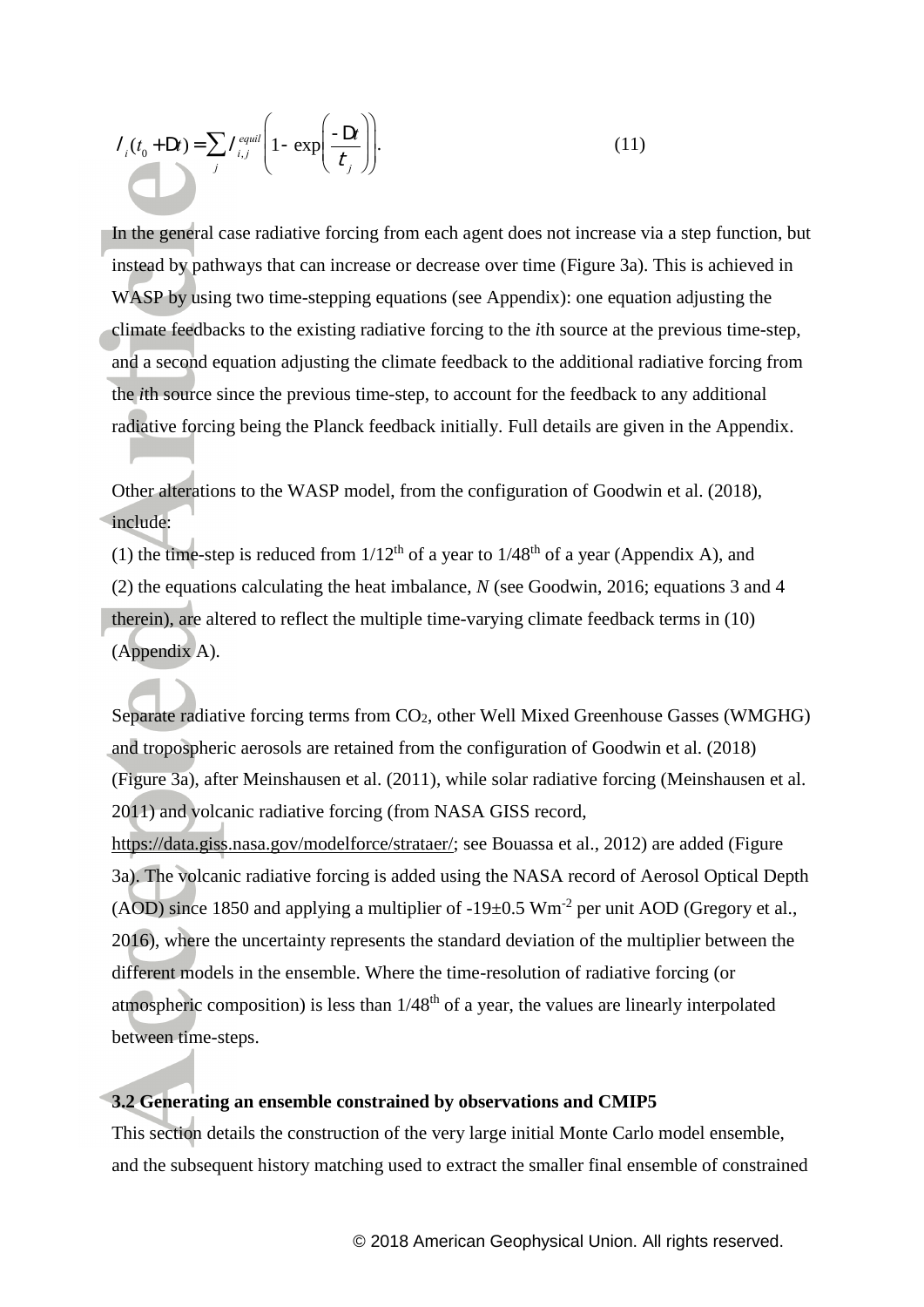model simulations. First, an initial ensemble of  $10<sup>7</sup>$  simulations is generated with the strength of climate feedback from different processes taken from analysis of CMIP5 models by Caldwell et al. (2016) and Andrews et al. (2015) (Table 1; Figure 2a). All other model parameters are varied with input distributions after the configuration of Goodwin et al. (2018 – see Supplementary Table 2 therein).

The random-normal input distributions of climate feedback at equilibrium from Planck feedback,  $\lambda_{Planck}$ , combined Water Vapour Lapse Rate (WVLR),  $\lambda_{WVLR}$ , fast cloud adjustment,  $\lambda_{FastCloud}$  and albedo adjustment,  $\lambda_{albedo}$ , (Table 1) are taken from analysis of these feedbacks in CMIP5 models by Caldwell et al (2016). The random-normal input distribution of climate feedback at equilibrium from the SST warming pattern adjustment-cloud feedback, *SlowCloud*, is taken from the change in cloud feedback over time in CMIP5 models analysed by Andrews et al. (2015). These feedbacks are imposed with different input distributions for the timescales,  $\tau_i$  (Table 1), with  $\lambda_{Planck}$  assumed to act instantaneously in all model simulations (Table 1).

The timescales for water-vapour lapse rate,  $\tau_{\text{WVLR}}$ , and fast cloud feedback,  $\tau_{\text{FastCloud}}$ , are varied with random-normal input distributions set to the residence time of water vapour in the atmosphere of 8.8±0.4 days (Ent and Tuinenburg, 2017). The global surface albedo feedback is found by Colman (2013) to have components acting from seasonal up to decadal timescales, presumably reflecting fast snow responses up to slower multi-year sea-ice responses. To simulate this range, the timescale for the snow and sea-ice albedo feedback, *albedo*, is varied with a random distribution between 0.5 and 5 years (Table 1). The timescale for the slow cloud-SST adjustment feedback, *SlowCloud*, is varied with a random distribution from 20 to 45 years. The lower limit of 20 years is set by the initial time window Andrews et al. (2015) used to assess the response of CMIP5 models before the *SlowCloud* feedback applied. The upper limit of 45 years is (1) set to ensure that there are enough e-folding timescales for the *SlowCloud* feedback to take effect in the CMIP5 model simulations analysed by Andrews et al. (2015), and (2) set equal to a timescale for the thermocline identified by Fine et al. (2017), since spatial adjustment of SST warming patterns is likely linked to adjustments within the thermocline.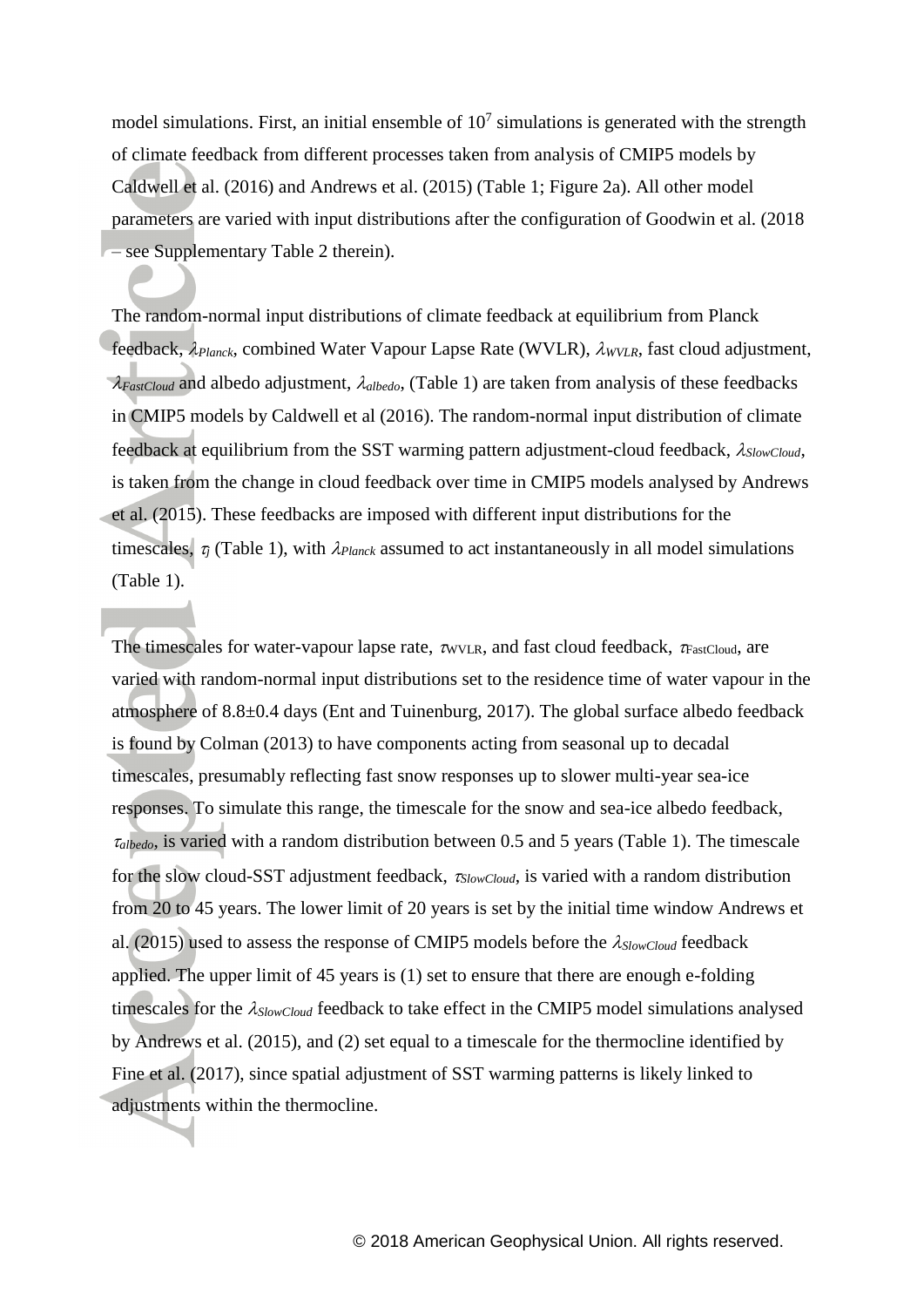The combination of input distributions for feedback strengths,  $\lambda_{i,j}$ , and timescales,  $\tau_j$ , (Table 1) results in a wide range of climate feedback over time in the initial  $10<sup>7</sup>$ -simulation ensemble (Figure 2b, gray).

The same values of climate feedback at equilibrium from each process are applied here to each source of radiative forcing (Table 1), except that the snow and sea-ice albedo feedback is reduced to 20% for volcanic stratospheric aerosol forcing compared to the other sources of radiative forcing (Table 1). This reflects the finding by Gregory et al. (2016) that in a CMIP5 model volcanic aerosols cause around 1.4 times less warming or cooling than an equivalent radiative forcing from  $CO<sub>2</sub>$ . Here, this is imposed in the model by reducing the snow and sea ice albedo feedback term for volcanic aerosols, because the majority of volcanic forcing occurs at low latitudes and the majority of snow and sea-ice albedo forcing occurs at high latitudes. Note that in general the method applied here allows the strength of each climate feedback at equilibrium,  $\lambda_{i,j}$ <sup>equil</sup>, to be independently assigned for each source of radiative forcing, (4) and (10), to reflect the different sensitivity of warming to each source of radiative forcing (e.g. Hansen et al., 2005; Marvel et al., 2016). However, a full exploration of this within the WASP model is reserved for future study.

Following the methodology of Goodwin et al.  $(2018)$ , each of the  $10<sup>7</sup>$  initial Monte Carlo prior simulations is then integrated to year 2017 and tested against observational metrics of surface warming, ocean heat uptake and ocean carbon uptake (Table 2). From the initial  $10<sup>7</sup>$ simulations,  $4.6 \times 10^3$  simulations agree with the observational constraints (Table 2) and are extracted to form a final posterior history matched (Williamson et al., 2015) ensemble (Figure 4a).

This final history matched ensemble of  $4.6 \times 10^3$  simulations has climate feedback strengths consistent with the CMIP5 ensemble for multiple processes (Table 1), but shows simulated warming more tightly constrained by historical observations (Table 2) than for the range 13 CMIP5 models (Figure 4a, compare blue and beige to black; Appendix).

The observational constraints for surface warming compare time-average global temperature anomalies spanning ten-years or longer (Table 2). Therefore, the observed temperature anomaly response to volcanic forcing from months to a few years (e.g. Figure 4b, black) has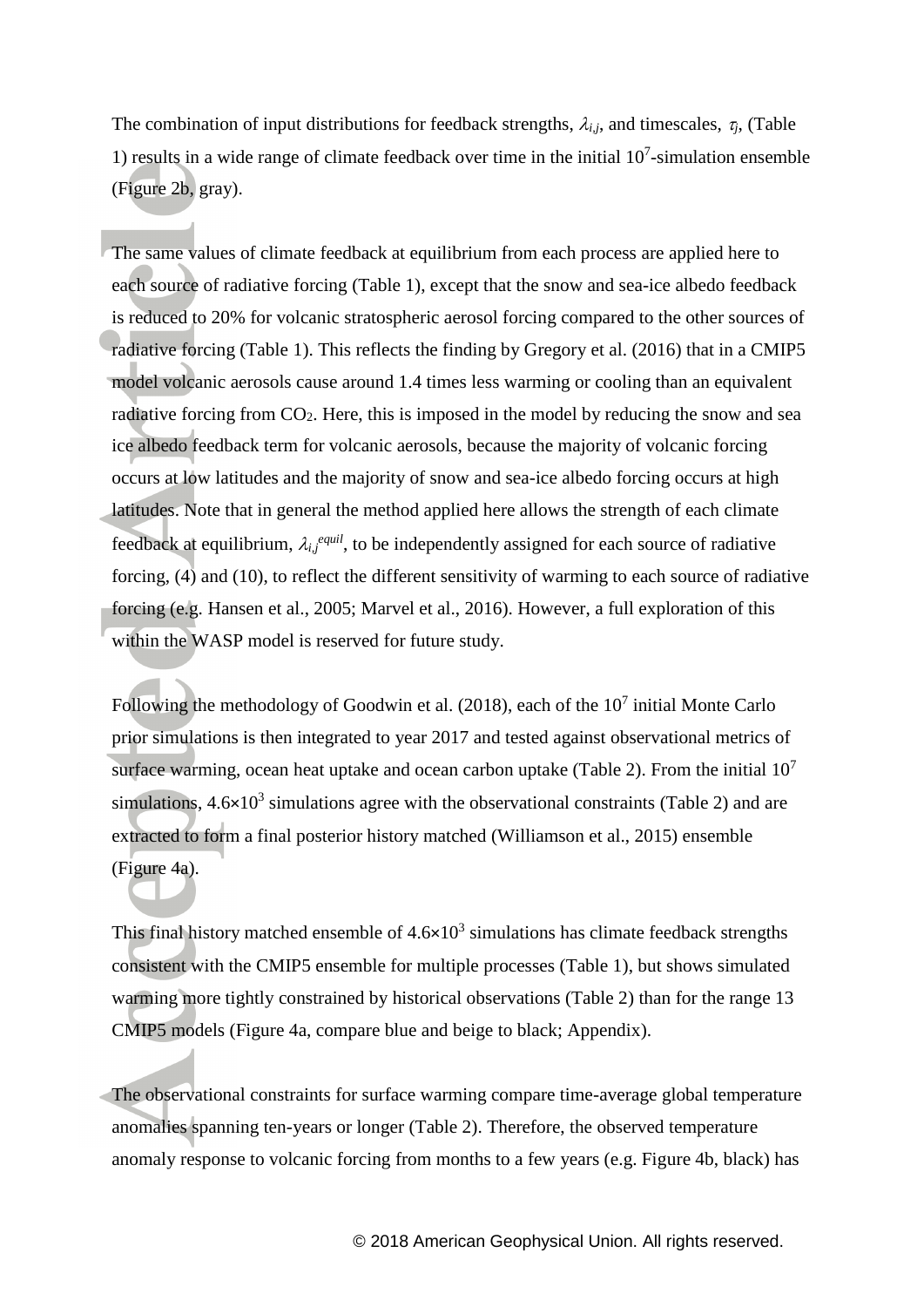not been used to select the final history matched WASP model simulations. The simulated response of the history-matched WASP model ensemble to a recent volcanic eruption shows good agreement to the observed response for the real climate system (Figure 4b, compare black to blue), both in terms of the magnitude of cooling and the relative timing from the AOD perturbation. Although the ensemble simulated cooling is slightly larger than the observed cooling (Figure 4b), it should be noted that real system includes both the cooling effect of the volcanic eruption and the warming effect of the 1991/1992 El Nino event (Lehner et al., 2016). Accounting for this El Nino event may further improve the modelobservation agreement. It should also be noted that the simulations record significantly greater cooling following the Krakatoa eruption in the late 19<sup>th</sup> century than is observed (Figure 4a). This is likely due to complexity in the climate system not included within the WASP model, with observations reflecting both the simultaneous actions of both volcanic activity and natural variability, and the complex regional patterns of temperature anomaly. For example, observations reflect that the 0 to 30°S and 0 to 30°N latitudinal regions both saw cooling in the months following the Krakatoa eruption, but the 30 °N to 90 °N region saw a warming (Robock and Mau, 1995 - Figure 4 therein). The agreement with observations of monthly to sub-decadal timescale cooling from a recent volcanic eruption (Figure 4b), being over a different timescale than the observational constraints (Table 2), provides an independent test showing that the time-varying climate feedback approach (10) is functioning appropriately in the WASP model.

### **4. Results**

This section presents the results for the constrained distributions of climate feedback and climate sensitivity over different response timescales, and future warming projections, from the history matched WASP ensemble.

# **4.1 Constraints on climate feedback and climate sensitivity over time**

The climate feedback to an imposed radiative forcing alters with the response timescale, depending on the processes that act over the different timescales (Figure 2a). In the experiments carried out here, a wide range of initial climate feedback strengths for different processes are used (Figure 2b, gray; Table 1), based on analysis of climate feedback in the CMIP5 models (Caldwell et al, 2016; Andrews et al., 2015).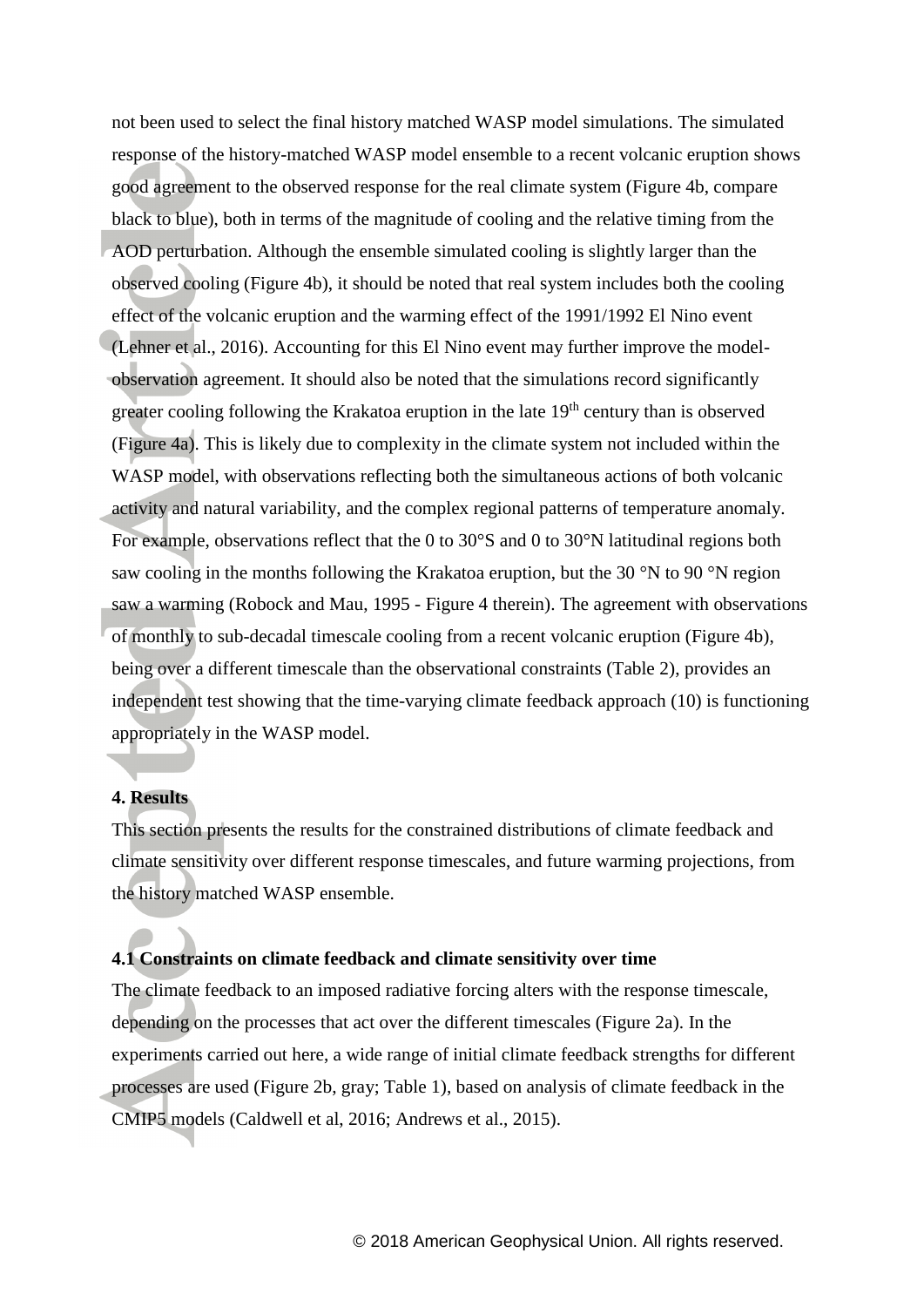Observational constraints are then applied to extract the posterior history matched WASP ensemble (Table 2), and the range of climate feedback over different response timescales narrows (Figure 2b, compare blue to gray; Table 1). Starting at the Planck feedback on very short timescales, the constrained estimate of climate feedback quickly decreases to 1.9±0.3  $Wm<sup>-2</sup>K<sup>-1</sup>$  on a response timescale of 0.1 years (Figure 2b, blue), and then slowly decreases further to around  $1.5\pm0.3$  Wm<sup>-2</sup> K<sup>-1</sup> and  $1.3\pm0.3$  Wm<sup>-2</sup> K<sup>-1</sup> on response timescales of 10 years and 100 years respectively.

The climate sensitivity (in  $\degree$ C) is defined as the radiative forcing for a doubling of CO<sub>2</sub> (in  $Wm^{-2}$ ) divided by the climate feedback (in  $Wm^{-2} K^{-1}$ ). Here, this definition is used to convert the constrained estimate of the climate feedback (Figure 2b, blue) into a constrained estimate for the evolution of the climate sensitivity over multiple response timescales (Figure 1; Table 3). The mean constrained estimate of climate sensitivity increases quickly to around 2 °C (ranging from 1.5 to 2.8 °C at 95%) on response timescales of 0.1 to 1 year (Figure 1, Table 3), before slowly increasing further to 2.9 °C (ranging from 1.9 to 4.6 °C at 95 %) over a response timescale of 100 years.

The 1-year response timescale climate sensitivity identified here is in good agreement with previous estimates from Earth's current transient energy balance, in which the anthropogenic radiative forcing is increasing annually (Figure 1, compare red to dark gray; Lewis and Curry, 2014; Otto et al., 2013). The 100-year response timescale climate sensitivity identified here is in good agreement with previous estimates for the equilibrium sensitivity, either using an emergent constraint on CMIP5 models or from combining palaeo-climate and historical observations (Figure 1, compare blue to light gray; Cox et al., 2018; Goodwin et al., 2018).

#### **4.2 Constraints on the future warming response**

The warming projections from the WASP ensemble (Figure 5, blue) are similar to the projections from a range of 13 CMIP5 models (Figure 5, beige; Appendix) for both RCP8.5 and RCP4.5 scenarios (Meinshausen et al., 2011). This broad agreement from differing approaches, one using complex models and another using a more efficient model with history matching, provides additional confidence in the future projections (Figure 5, blue and beige). The WASP projections do show narrower uncertainty range in future warming than the CMIP5 models. Possible reasons for this narrowing of future warming in WASP include the greater inter-annual and inter-decadal variability inherent in the CMIP5 models, and the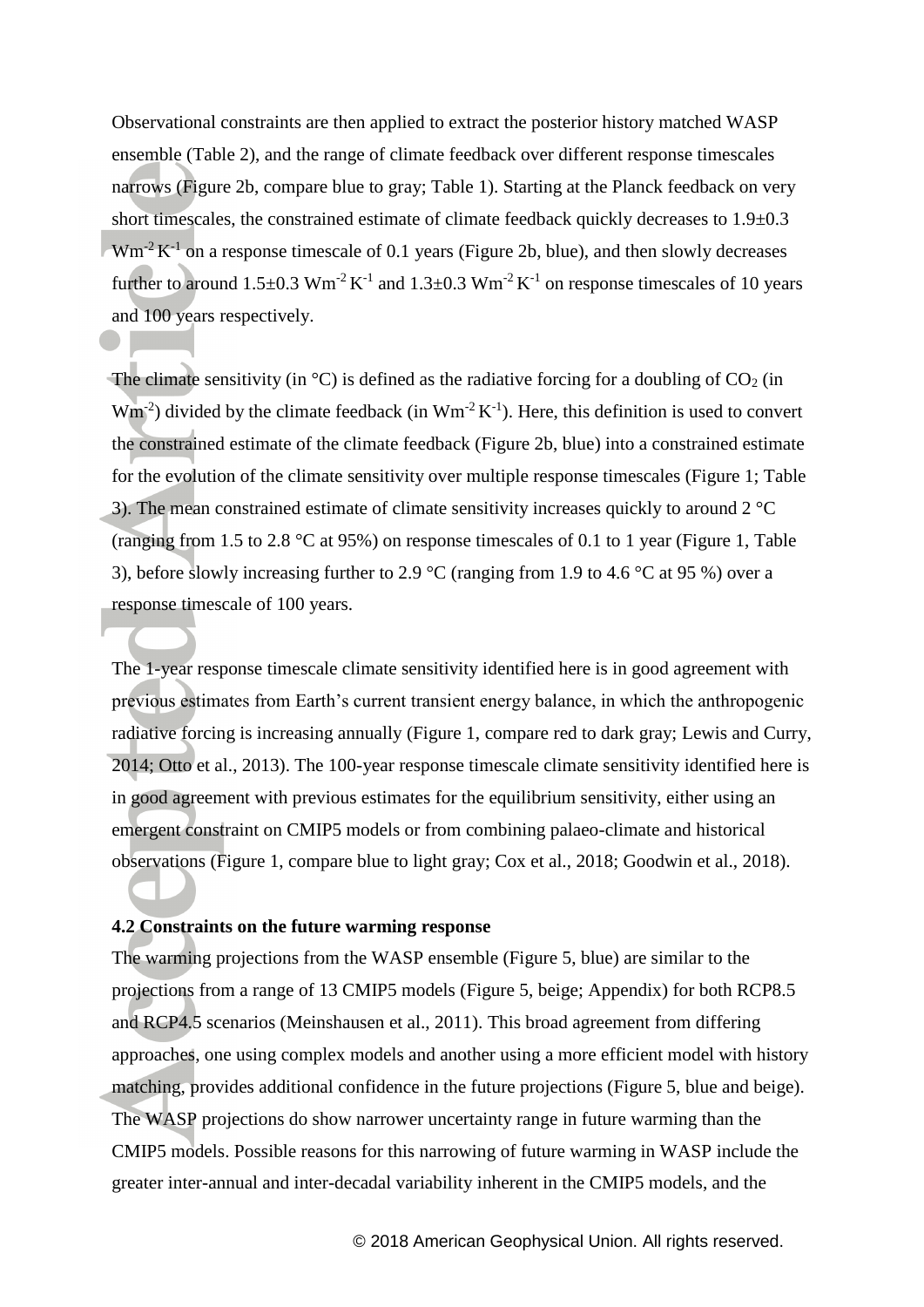narrower ranges in simulated warming and ocean heat uptake imposed for the present day in WASP, due to the tighter observational constraints placed for historic warming and ocean heat uptake (Table 2; Figure 4). The RCP4.5 scenario does have a reduced chance of remaining under  $2^{\circ}$ C warming for the  $21^{st}$  century (less than 1% likelihood) in the observationally constrained WASP projections, compared to CMIP5 models (Figure 5b, compare blue and beige). This is in agreement with the observationally constrained future warming projections of Goodwin et al. (2018) using a version of the WASP model in which the climate feedback is assumed constant in time.

### **5. Discussion**

A modified energy balance equation is presented in which there is no single climate feedback applicable to all sources of radiative forcing at time  $t$ ,  $\lambda(t)$ . Instead, surface warming is calculated using separate the climate feedbacks for each of the *i* sources of radiative forcing at time *t*,  $\lambda_i(t)$ , that are independently calculated from a set of *j* feedback-processes,  $\lambda_{i,j}(t)$ , via

$$
DT(t) = \left(1 - \frac{N(t)}{R_{total}(t)}\right) \sum_{i} \left[\frac{R_i(t)}{I_{Planck} + \sum_{j} I_{i,j}(t)}\right].
$$
\n(10)

Using the ranges of climate feedbacks for different processes analysed for CMIP5 models as a starting point (Table 1; see Caldwell et al. 2016; Andrews et al. 2015), a large ensemble of climate simulations driven by (10) are constructed, and then observational constraints are applied to extract a final history matched ensemble after Goodwin et al. (2018): (Table 2; Figure 4).

The final posterior history matched ensemble constrains the climate feedback over multiple timescales (Figure 2b) consistent both with climate feedbacks displayed by the CMIP5 models (Table 1) and with observational constraints of historic warming, heat uptake and carbon uptake (Table 2, Figure 4).

Much previous research has gone into constraining the Equilibrium Climate Sensitivity (ECS, in  $\degree$ C), representing the temperature change at equilibrium following a sustained doubling of CO<sup>2</sup> (e.g. IPCC, 2013; Knutti and Rugenstein, 2017). However, in the viewpoint presented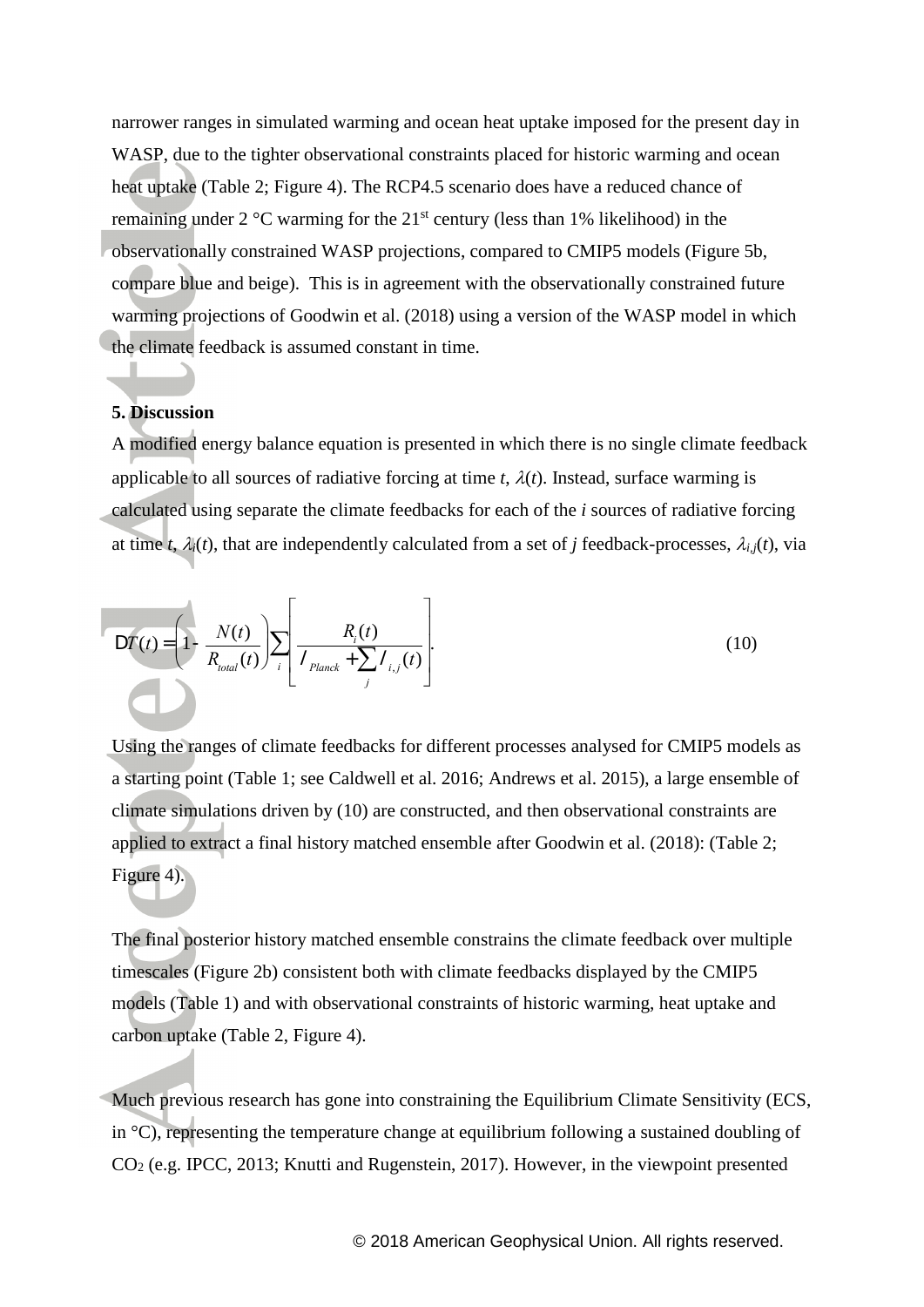here, equation (10), there is no ECS. Instead, the ECS is replaced by a time-evolving climate sensitivity that varies depending on the response timescale (Figure 1; Table 3). The analysis presented here constrains this time-evolving climate sensitivity from sub-annual response timescales up to  $10<sup>2</sup>$  year timescales (Figure 2). However there are additional processes that will alter the climate feedback and climate sensitivity further on longer timescales (e.g. PALAEOSENS, 2012; Rohling et al. 2018; Zeebe, 2013), for example there is an ice-sheet albedo feedback potentially lasting tens of thousands of years. Therefore, the constraint on climate sensitivity for a  $10<sup>2</sup>$  year response timescale presented here (Figure 1, Table 3) should not be considered a final 'equilibrium' climate sensitivity, but part of an on-going evolution of climate sensitivity over multiple response timescales (Knutti and Rugenstein, 2017).

Consider the seeming inconsistency between previous best-estimates of climate sensitivity (Figure 1), with Earth's current transient energy balance suggesting a best estimate of around 1.6 to 2 °C (Lewis and Curry, 2014; Otto et al., 2013) and century timescale analysis suggesting best-estimates of around 3 °C (Cox et al., 2018; Goodwin et al., 2018). The combined constraints from the CMIP5 ensemble (Table 1) and observations (Table 3) placed here on the climate sensitivity over response timescales from 0.1, 1 and 10 years (Table 3; Figure 1) are similar to previous estimates of the ECS evaluated from radiative forcing and energy budget constraints (Otto et al, 2013; Lewis & Curry 2014). This similarity is interpreted here as reflecting the short response timescales that the current energy balance of the Earth system has to respond to anthropogenic forcing. Thus, the results for the climate sensitivity over shorter response timescales presented here are consistent with these previous findings (Otto et al. 2013; Lewis and Curry, 2014).

The constraint placed here on the climate sensitivity on a response timescale of 100 years (Table 3; Figure 1) agrees very well with two recent estimates of the ECS considering century timescales; one based on the century-timescale response of CMIP5 models with similar autocorrelation lag-1 temperature anomaly properties to the observed climate system (Cox et al., 2018), and another based on a similar history matched approach as used here, but with climate feedback assumed constant over time and an initial prior distribution based on paleoclimate evidence rather than the CMIP5 models (Goodwin et al., 2018).

Thus, this study suggests an interpretation whereby these different previous estimates of climate sensitivity are not inconsistent, but merely reflect different response timescales of the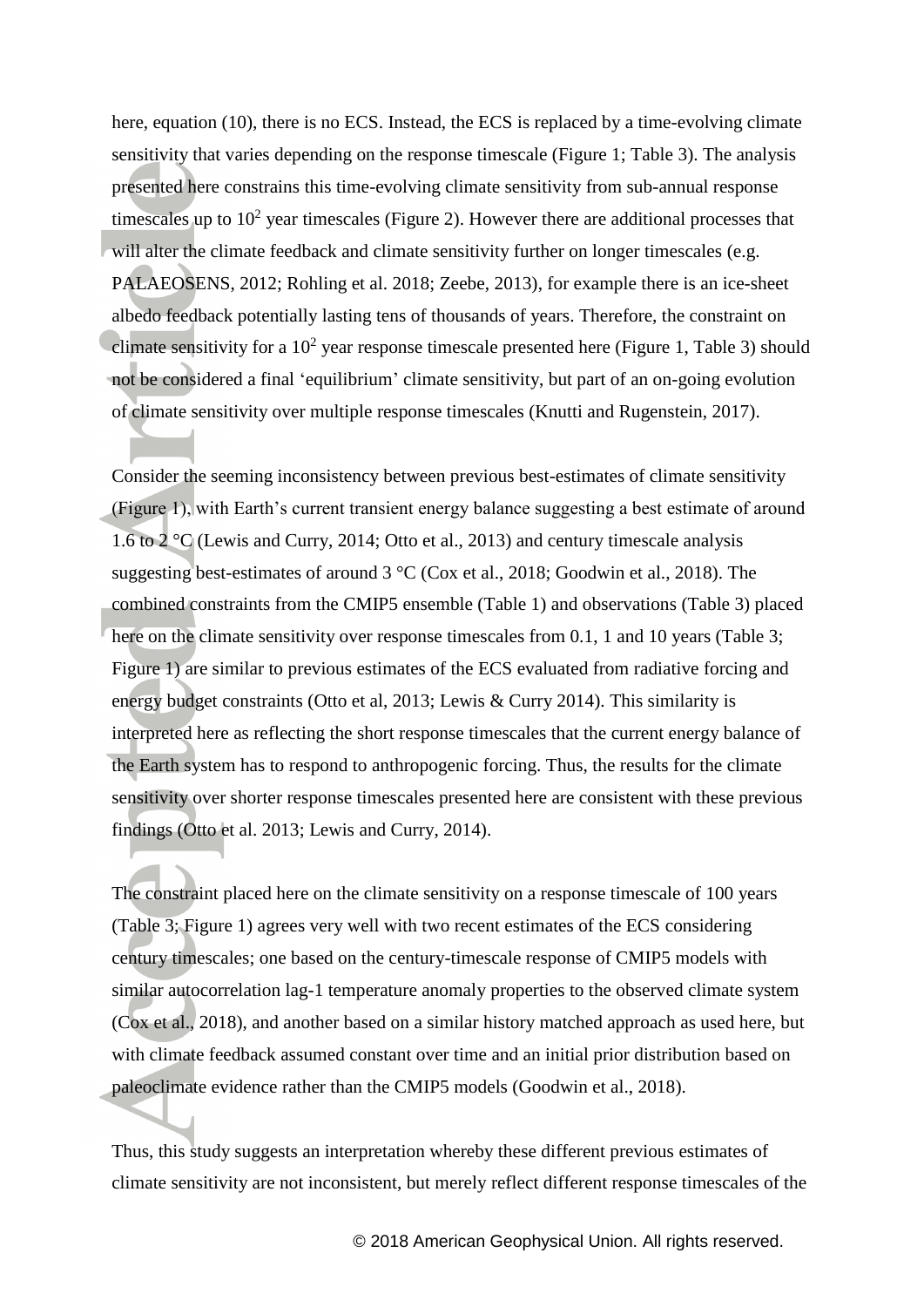system (Figure 1). When planning emission pathways to avoid dangerous climate change over the entire 21<sup>st</sup> century, it is appropriate to consider a century response timescale for climate sensitivity. For this purpose, a best estimate 100-year response timescale climate sensitivity of 2.9 °C, with a 66 % range from 2.3 to 3.6 °C, is found (Table 3; Figure 1).

This study has used prescriptive input distributions for climate feedback terms based on the CMIP5 models (Table 1), and then applied observational constraints (Table 2) to refine the distributions and constrain the response-timescale evolutions of climate feedback and climate sensitivity (Figures 1 and 2). To adapt the method applied here to use less prescriptive input distributions, such that the output would be independent of the CMIP5 models and based solely on observations, the following issues would need to be considered. Firstly, one would only be able to have a single feedback term for each order of magnitude in timescale. For example the  $\lambda_{\text{WVLR}}$  and  $\lambda_{\text{FastCloud}}$  feedbacks operate over the same order of magnitude timescale and so would need to be combined into a single feedback term. Secondly, one would require an observational constraint generated using (shorter timescale) monthly temperature anomaly data, where the current constraints on surface temperature use a minimum of a ten-year average (Table 2). Such an observational constraint based on monthly temperature anomaly data could possibly be achieved by considering the mean simulated-toobserved difference in the monthly response to a volcanic eruption over a decade (Figure 4b). However, these approaches are beyond the scope of this study and are reserved for future work.

Constraining the Earth's climate sensitivity, and understanding its possible response timescale evolution, is critical for reducing uncertainty in future warming projections (e.g. Knutti and Rugenstein, 2015). The history matching method with the WASP model applied in this study not only identifies a probability distribution for climate sensitivity over multiple response timescales (Fig. 1), but also then produces future warming projections using this time-evolving distribution (Fig. 5).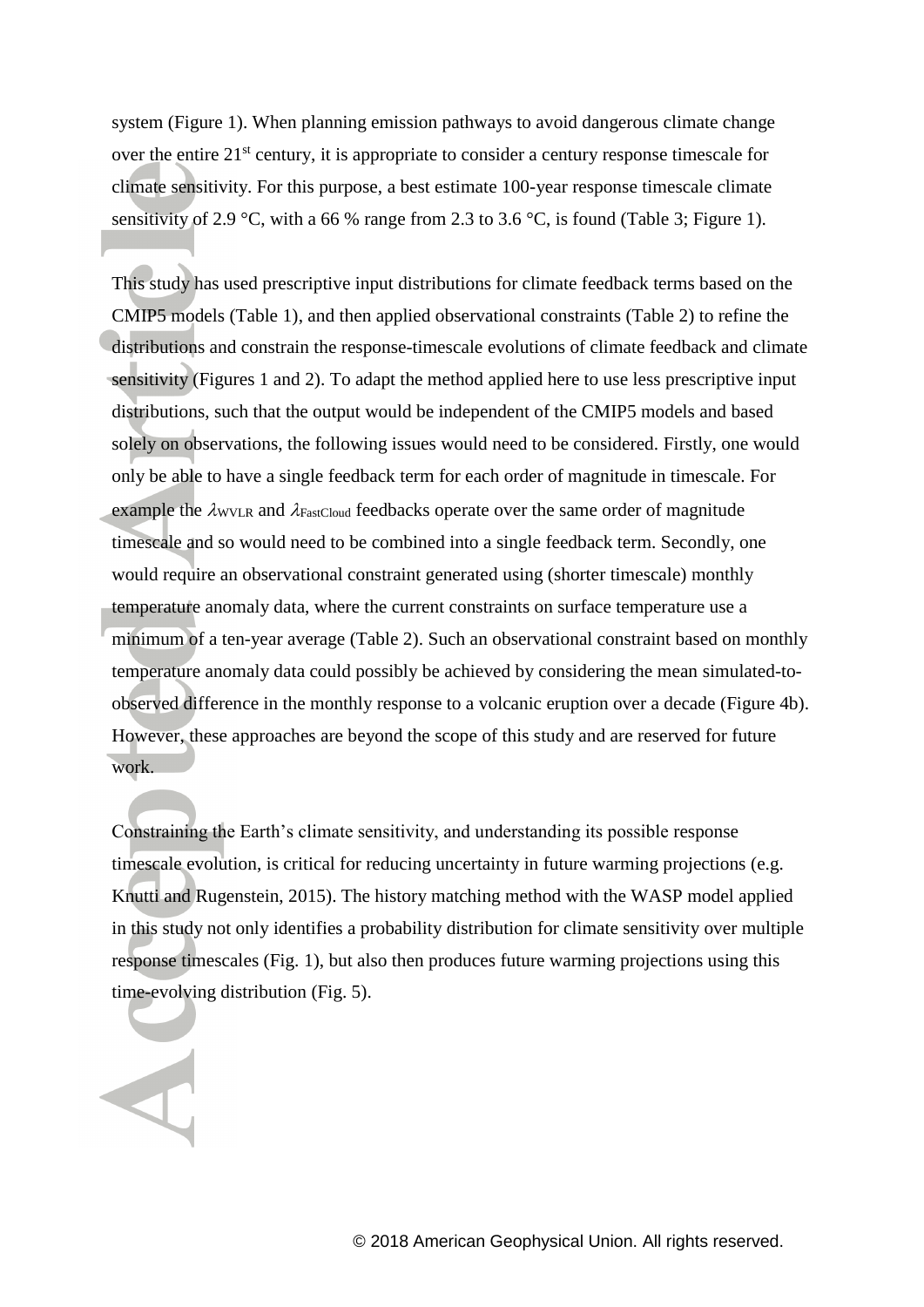### **Appendix**

**Appendix A: Changes to the WASP model to allow time-evolving climate feedbacks** To allow time-dependent climate feedbacks in the WASP model, the following alterations are made from the configuration of Goodwin et al. (2018). First, the time-step in the WASP model,  $\delta t$ , is reduced from  $1/12^{th}$  of a year in the configuration of Goodwin et al. (2018) to  $1/48$ <sup>th</sup> of a year here.

The following equation adjusts the climate feedback to the existing radiative forcing from *i*th sources from time *t* to time  $t+\delta t$ , considering the *j* processes evolve towards their equilibrium feedback values according to their equilibrium timescales,  $\tau_i$  (Table 1),

$$
I_i(t+dt) = I_{Planck} + \sum_j \left[ I_{i,j}^{equil} - I_{i,j}(t) \right] \left[ 1 - \exp\left( \frac{-dt}{t_j} \right) \right].
$$
 (A1)

Any additional radiative forcing at time  $t + \delta t$  relative to *t* will only operate at the Planck sensitivity, the other feedback terms from the *j* processes will be zero in this initial time-step. This is expressed by reducing the time-dependent contributions to climate feedback according to the absolute ratio of previous to new radiative forcing,

$$
I_{i,j}(t+dt) = I_{i,j}(t) \left| \frac{R_i(t)}{R_i(t+dt)} \right|,
$$
 (A2)

noting that (A2) is only applied when the radiative forcing is growing in magnitude,  $R_i(t + dt) > |R_i(t)|$ . Note, numerically the absolute value is needed in (A2) because of occasions where  $R_i$  changes sign (e.g. solar forcing) – you don't want to swap the sign of lambda for process *j*, but reduce it to zero.

To calculate the heat imbalance at time  $t$  in WASP,  $N(t)$  in Wm<sup>-2</sup>, the radiative forcing is modulated by the fractional distance from equilibrium of the anthropogenic heat of the surface mixed layer, *Hmix*(*t*) in J, using (Goodwin, 2016),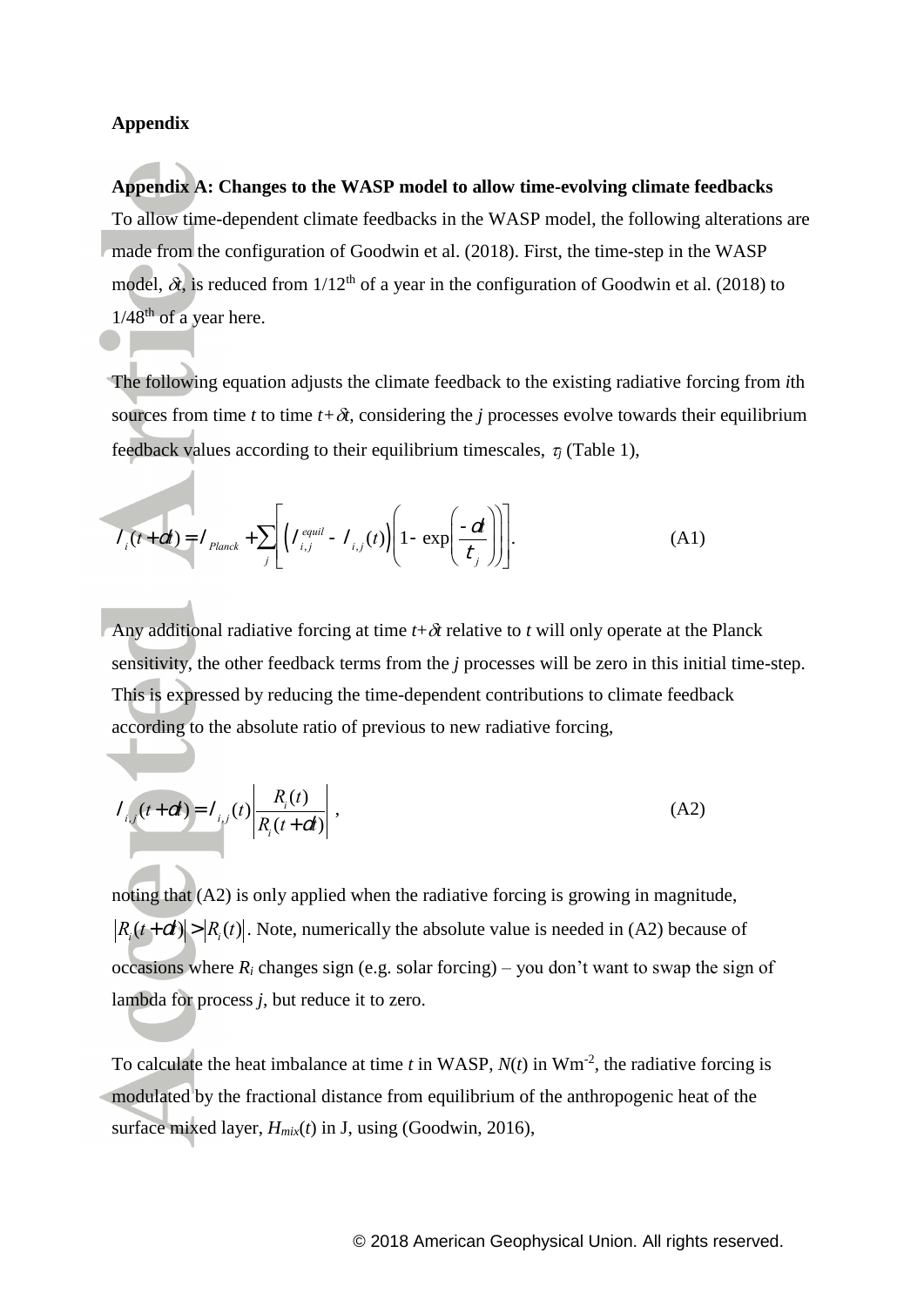$$
N(t) = \left(\frac{H_{mix}^{equil}(t) - H_{mix}(t)}{H_{mix}^{equil}(t)}\right) \sum_{i} R_i(t),
$$
\n(A3)

where *H mix*  $e^{equil}_{\text{min}}(t)$  is the eventual heat uptake at equilibrium for the surface mixed layer in J if the radiative forcing at time *t* is held constant into the future. Here, allow the climate feedback for each source of radiative forcing to evolve independently in time, the equation calculating *H mix*  $e^{equil}_{\text{min}}(t)$  is modified from the previous form (Goodwin, 2016, equation 3 therein) by summing  $R_i/\lambda_i$  for each of the *i*-sources of radiative forcing,

$$
H_{mix}^{equil}(t) = r_{SST:SAT} V_{mix} c_p \hat{\Theta} \frac{R_i(t)}{I_{i,j}(t)},
$$
\n(A4)

where  $r_{SST,SAT}$  is the ratio of warming of sea surface temperature to surface air-temperatures at equilibrium, *Vmix* is the volume of the surface mixed layer and *c<sup>P</sup>* is the specific heat capacity of seawater.

# **Appendix B: Calculating and plotting temperature anomaly.**

For the figures displayed the annual mean temperature anomalies are calculated as follows: the GISTEMP record is shown relative to the 1880 to 1900 average, the HadCRUT4 and WASP simulations are shown relative to the 1850 to 1900 average and the CMIP5 simulations shown relative to the 1861 to 1900 average.

 $N(t) = \frac{W_{\text{max}}(t)}{H_{\text{max}}^{(10)}}$  (*i*) is the vertual heat uptake at equilibrium for the surface mixed layer in J<br>
where  $H_{\text{max}}^{(10)}(t)$  is the vertual heat uptake at equilibrium for the surface mixed layer in J<br>
bergsl The simulated warming ranges of 13 CMIP5 simulations plotted in Figures 4 and 5 include the CanESM2 (Arora et al., 2011), CESM1-BGC (Moore et al., 2013), GFDL-ESM2G (Dunne et al., 2013), GFDL-ESM2M (Dunne et al., 2013), HadGEM2-CC (Martin et al., 2011), HadGEM2-ES (Jones et al., 2011), IPSL-CM5A-LR (Dufresne et al., 2013), IPSL-CM5A-MR (Dufresne et al., 2013), IPSL-CM5B-LR (Dufresne et al., 2013), MIROC-ESM-CHEM (Watanabe et al., 2011), MIROC-ESM (Watanabe et al., 2011), MPI-ESM-LR Ref. 50 (Giorgetta et al., 2013) and NorESM1-ME (Tjiputra et al., 2013) models. The shaded regions in Figures 4 and 5 represent the range of annual mean surface warming values from the 13 CMIP5 models, using a single realization of each CMIP5 model. The warming is calculated relative to the 1861-1900 average within each simulation.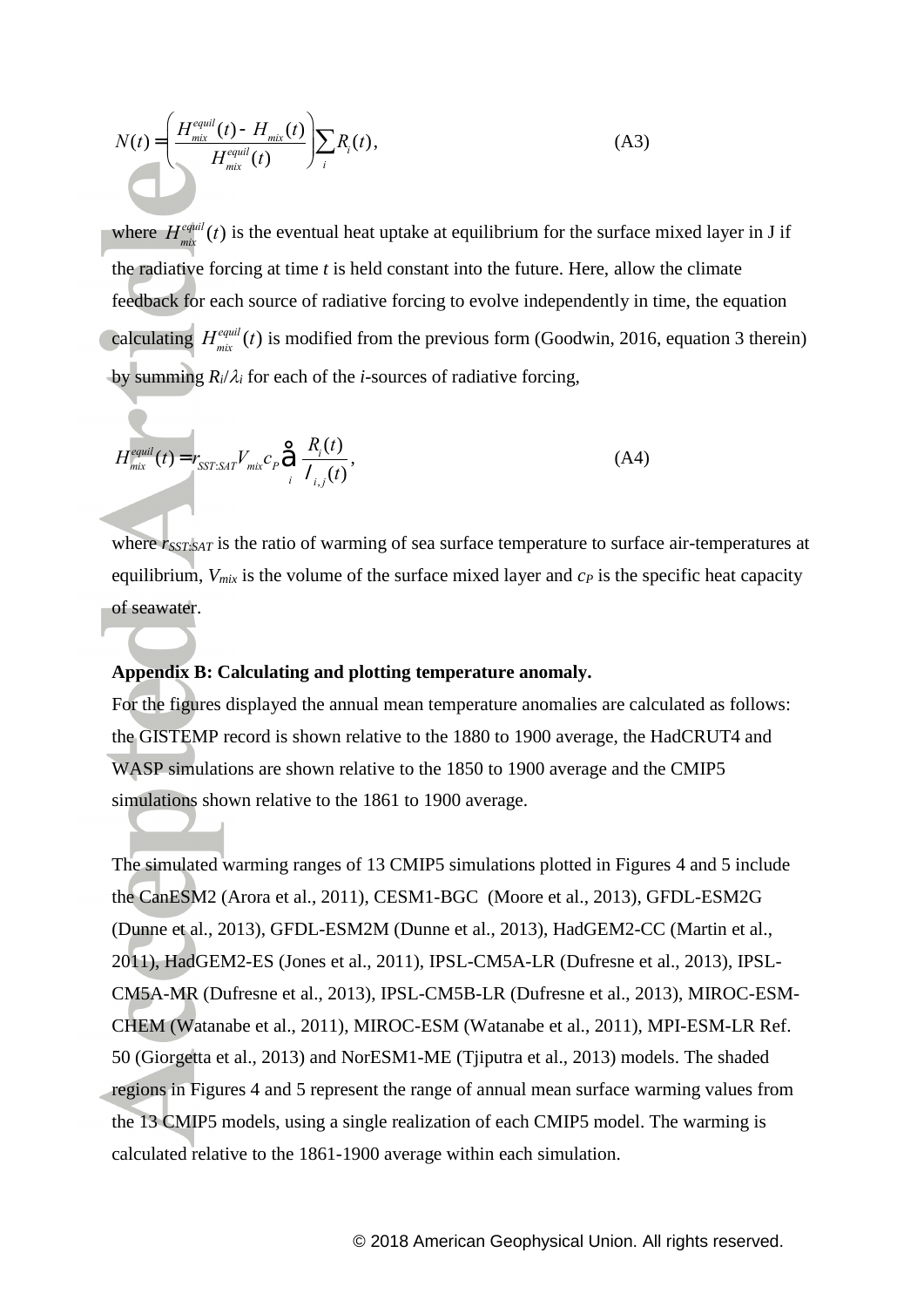# **Acknowledgements**

This research was funded by UK NERC grant number NE/N009789/1 and combined UK NERC/UK Government Department of BEIS grant number NE/P01495X/1. Comments from two anonymous reviewers improved the quality of the manuscript.

# **Supplementary Information and data availability**

Two supplementary Information files give the full code for the WASP model described in this study (Goodwin-ds01.cpp and Goodwin-ds02.cpp). These files are configured to repeat all experiments presented in this study, and represent the data for this study.

### **References:**

Andrews, T and M.J. Webb (2018). The Dependence of Global Cloud and Lapse Rate Feedbacks on the Spatial Structure of Tropical Pacific Warming, *Journal of Climate* <https://doi.org/10.1175/JCLI-D-17-0087.1>

Andrews, T., J.M. Gregory and M.J. Webb (2015) The Dependence of Radiative Forcing and Feedback on Evolving Patterns of Surface Temperature Change in Climate Models, *Journal of Climate* 28, p1630-1648,<https://doi.org/10.1175/JCLI-D-14-00545.1>

Armour, K.C., C.M. Bitz and G.H. Roe (2013) Time-Varying Climate Sensitivity from Regional Feedbacks, *Journal of Climate* 26, p4518-4534, [https://doi.org/10.1175/JCLI-D-12-](https://doi.org/10.1175/JCLI-D-12-00544.1) [00544.1](https://doi.org/10.1175/JCLI-D-12-00544.1)

Arora, V. K. et al. (2011). Carbon emission limits required to satisfy future representative concentration pathways of greenhouse gases. *Geophys. Res. Lett.* 38, L046270.

Balmaseda, M. A., Mogensen, K. & Weaver, A. T. (2013). Evaluation of the ECMWF ocean reanalysis system ORAS4. *Q. J. Roy. Meteorol. Soc.* 139, 1132–1161.

Bourassa, A.E., A. Robock, W.J. Randel, T. Deshler, L.A. Reiger, N.D. Lloyd, E.J. Llewellyn & D.A. Degenstein (2012). Large volcanic aerosol load in the stratosphere linked to Asian monsoon transport. *Science* 337, 78-81, [doi:10.1126/science.1219371.](http://dx.doi.org/10.1126/science.1219371)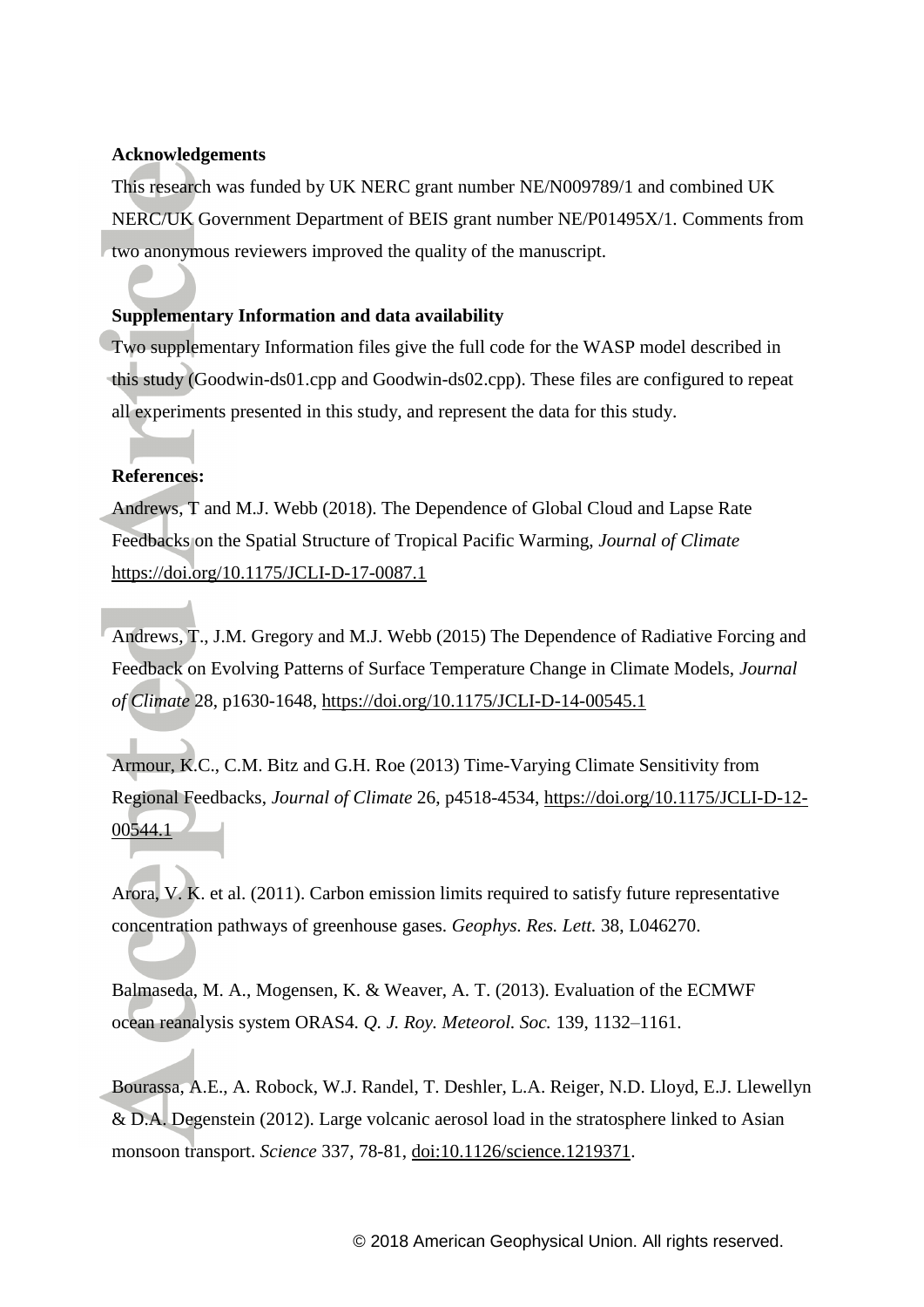Caldwell, P.M., M.D. Zelinka, K.E. Taylor, and K. Marvel (2016). Quantifying the Sources of Intermodel Spread in Equilibrium Climate Sensitivity, *Journal of Climate* 29, 513-524, DOI:10.1175/JCLI-D-15-0352.1.

Cheng, L. et al. (2017). Improved estimates of ocean heat content from 1960 to 2015. *Sci. Adv.* 3, e1601545.

Cox, P.M., C. Huntingford & M.S. Williamson (2018). Emergent constraint on equilibrium climate sensitivity from global temperature variability, *Nature* 553, 319–322, doi:10.1038/nature25450.

Dufresne, J. L. et al. (2013). Climate change projections using the IPSL-CM5 Earth system model: from CMIP3 to CMIP5. *Climate Dynamics* 40, 2123–2165.

Dunne, J. P. et al. (2013). GFDLs ESM2 global coupled climate carbon Earth system models. Part II: Carbon system formulation and baseline simulation characteristics. J. Clim. 26, 2247– 2267.

Frölicher TL, M. Winton & J.L. Sarmiento (2014) Continued global warming after CO2 emissions stoppage. *Nature Climate Change* 4:40–44

Geoffroy O. et al. (2013) Transient climate response in a two-layer energy-balance model. Part II: representation of the efficacy of deep-ocean heat uptake and validation for CMIP5 AOGCMs. *J. Clim* 26:1859–1876

Giese, B. S. & S. Ray. (2011). El Niño variability in simple ocean data assimilation (SODA), 1871–2008. *J. Geophys. Res*. 116, C02024.

Giorgetta, M. A. et al. (2013). Climate and carbon cycle changes from 1850 to 2100 in MPI-ESM simulations for the Coupled Model Intercomparison Project phase 5: climate changes in MPI-ESM. *J. Adv. Model. Earth Syst.* 5, 572–597.

GISS Surface Temperature Analysis (GISTEMP) (NASA Goddard Institute for Space Studies, accessed 5th April 2018); https://data.giss.nasa.gov/gistemp/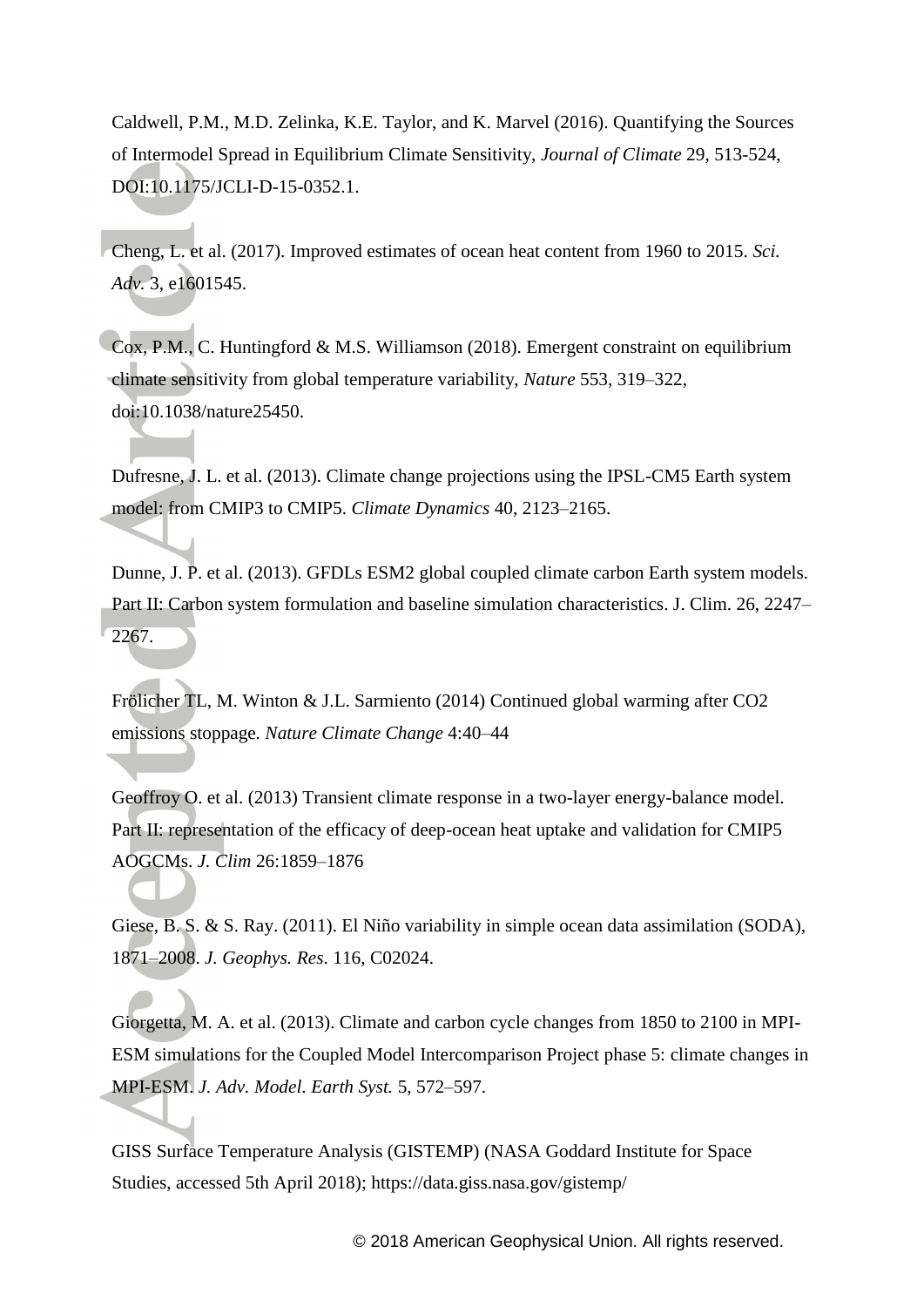Good, S. A., M.J. Martin, & N.A. Rayner (2013). EN4: quality controlled ocean temperature and salinity profiles and monthly objective analyses with uncertainty estimates. *J. Geophys. Res. Ocean*. 118, 6704–6716.

Goodwin. P., A. Katavouta, V.M. Roussenov, G.L. Foster, E.J. Rohling and R.G. Williams, (2018) Pathways to 1.5 and 2 °C warming based on observational and geological constraints, *Nature Geoscience* 11, 102-107, doi:10.1038/s41561-017-0054-8.

Goodwin, P. (2016) How historic simulation-observation discrepancy affects future warming projections in a very large model ensemble, *Climate Dynamics*, CLDY-D-15-00368R2, doi: 10.1007/s00382-015-2960-z.

Goodwin, P., R.G. Williams and A. Ridgwell (2015), Sensitivity of climate to cumulative carbon emissions due to compensation of ocean heat and carbon uptake, *Nature Geoscience* 8, p29-34. doi:10.1038/ngeo2304.

Gregory, J.M. and T. Andrews (2016), Variation in climate sensitivity and feedback parameters during the historical period, *Geophysical Research Letters*, Volume 43, Issue 8, pages 3911–3920.

Gregory, J.M., T. Andrews, P. Good, T. Mauritsen, & P.M. Forster (2016) Small global-mean cooling due to volcanic radiative forcing, *Climate Dynamics* 47, 3979–3991, DOI 10.1007/s00382-016-3055-1.

Gregory, J. M., W. J. Ingram, M. A. Palmer, G. S. Jones, P. A. Stott, R. B. Thorpe, J. A. Lowe, T. C. Johns, and K. D. Williams (2004), A new method for diagnosing radiative forcing and climate sensitivity, *Geophys. Res. Lett*., 31, L03205, doi:10.1029/2003GL018747.

Hansen, J., M. Sato, R. Ruedy, L. Nazarenko, A. Lacis, G. A. Schmidt, G. Russell, et al. (2005) Efficacy of climate forcings, *J. Geophys. Res*., 110, D18104, doi:10.1029/2005JD005776.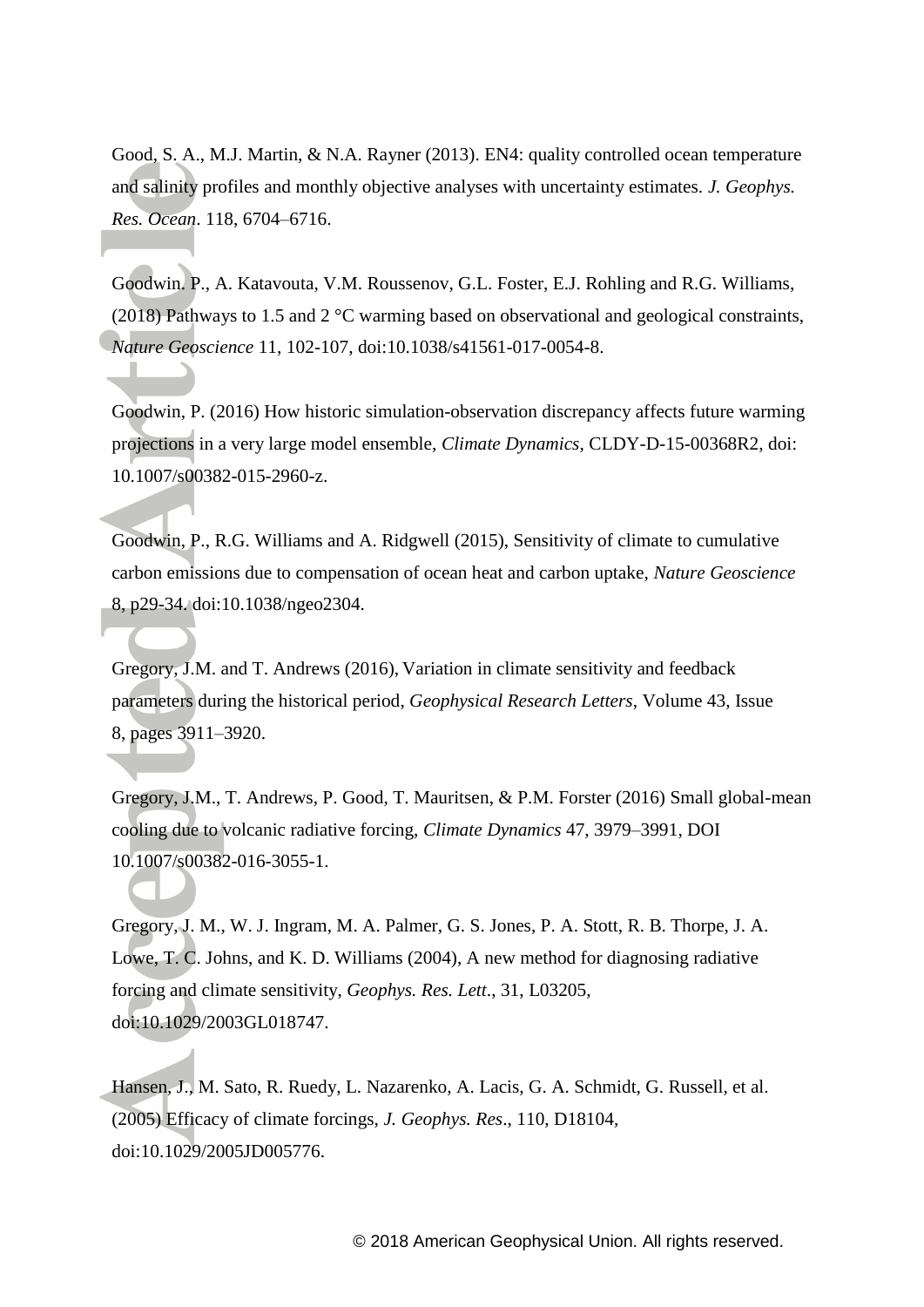Hansen, J., S. Ruedy, M. Sato & K. Lo (2012). Global surface temperature change. *Rev. Geophys*. 48, RG4004.

Huang, B. et al. (2015) Extended Reconstructed Sea Surface Temperature Version 4 (ERSST.v4). Part I: Upgrades and intercomparisons. *J. Clim*. 28, 911–930.

IPCC (2013) *Climate Change 2013: The Physical Science Basis* (eds Stocker, T. F. et al.) (Cambridge Univ. Press, Cambridge, 2013).

Jones, C. D. et al. (2011). The HadGEM2-ES implementation of CMIP5 centennial simulations. *Geosci. Model. Dev*. 4, 543–570.

Kennedy, J. J., Rayner, N. A., Smith, R. O., Saunby, M. & Parker, D. E. (2011). Reassessing biases and other uncertainties in sea-surface temperature observations measured in situ since 1850. Part 2: Biases and homogenisation. *J. Geophys. Res*. 116, D14104.

Knutti, R. and M.A.A. Rugenstein (2015) Feedbacks, climate sensitivity and the limits of linear models. *Phil. Trans. R. Soc. A* **373**: 20150146.<http://dx.doi.org/10.1098/rsta.2015.0146>

Knutti, R., M.A.A. Rugenstein and G.C. Hergerl (2017) Beyond equilibrium climate sensitivity, *Nature Geoscience* 10, 727-736, DOI:10.1038/ngeo3017.

Lehner, F., A. P. Schurer, G. C. Hegerl, C. Deser, and T. L. Frölicher (2016), The importance of ENSO phase during volcanic eruptions for detection and attribution, *Geophys. Res. Lett.*, 43(6), doi:10.1002/2016GL067935.

Levitus, S. et al. (2012). World ocean heat content and thermosteric sea level change (0–2000 m), 1955–2010. *Geophys. Res. Lett*. 39, 10.

Lewis, N. & J.A. Curry (2014) The implications for climate sensitivity of AR5 forcing and heat uptake estimates, Climate Dynamics 45, 1009-1023.

Martin, G.<sup>*M.*</sup> et al. (2011). The HadGEM2 family of Met Office Unified Model climate configurations. *Geosci. Model. Dev*. 4, 723–757.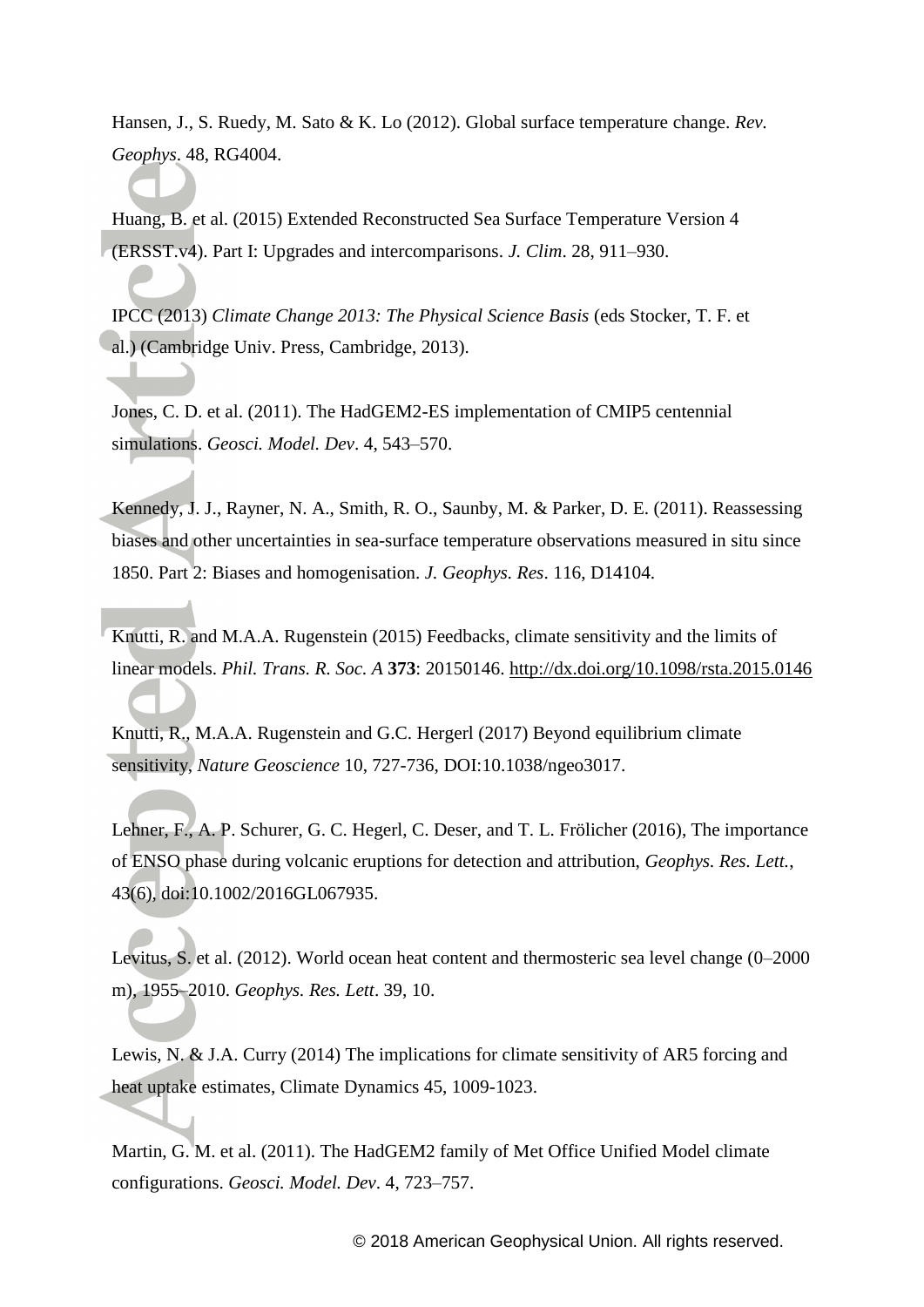Meinshausen, M. et al. (2011). The RCP greenhouse gas concentrations and theirextensions from 1765 to 2300. *Climatic Change* 109, 213–241.

Moore, J., Lindsay, K., Doney, S., Long, M. & Misumi, K. (2013). Marine ecosystem dynamics and biogeochemical cycling in the Community Earth System Model [CESM1(BGC)]: comparison of the 1990s with the 2090s under the RCP4.5 and RCP8.5 scenarios. J. Clim. 26, 9291–9312.

Morice, C. P., Kennedy, J. J., Rayner, N. A. & Jones, P. D. (2012). Quantifying uncertainties in global and regional temperature change using an ensemble of observational estimates: the HadCRUT4 dataset. *J. Geophys. Res*. 117, D08101.

Myhre, G., et al. (2013) Anthropogenic and Natural Radiative Forcing Supplementary Material. In: *Climate Change 2013: The Physical Science Basis. Contribution of Working Group I to the Fifth Assessment Report of the Intergovernmental Panel on Climate Change* [Stocker, T.F., D. Qin, G.-K. Plattner, M. Tignor, S.K. Allen, J. Boschung, A. Nauels, Y. Xia, V. Bex and P.M. Midgley (eds.)].

Otto, A., F.E.L. Otto, O. Boucher, J. Church, G. Hegerl, P.M. Forster, N.P. Gillett, et al. (2013) Energy budget constraints on climate response, *Nature Geoscience* 6, 415-416.

PALAEOSENS (2012). Making sense of palaeoclimate sensitivity. *Nature* 491, 683–691.

Paynter, D., T.L. Frölicher, L.W. Horowitz, and L.G. Silvers (2018), Equilibrium Climate Sensitivity Obtained From Multimillennial Runs of Two GFDL Climate Models, *J. Geophys. Res. Atmos.*, 123(4), 1921-1941, doi:10.1002/2017JD027885.

Robock, A., & J. Mau (1995) The Volcanic Signal in Surface Temperature Observations, *Journal of Climate*, 8, 1086-1102.

Rohling, E.J., G. Marino, G.L. Foster, P.A. Goodwin, A.S. von der Heydt, P. Köhler (2018) Comparing Climate Sensitivity, Past and Present, *Annual Review of Marine Science*,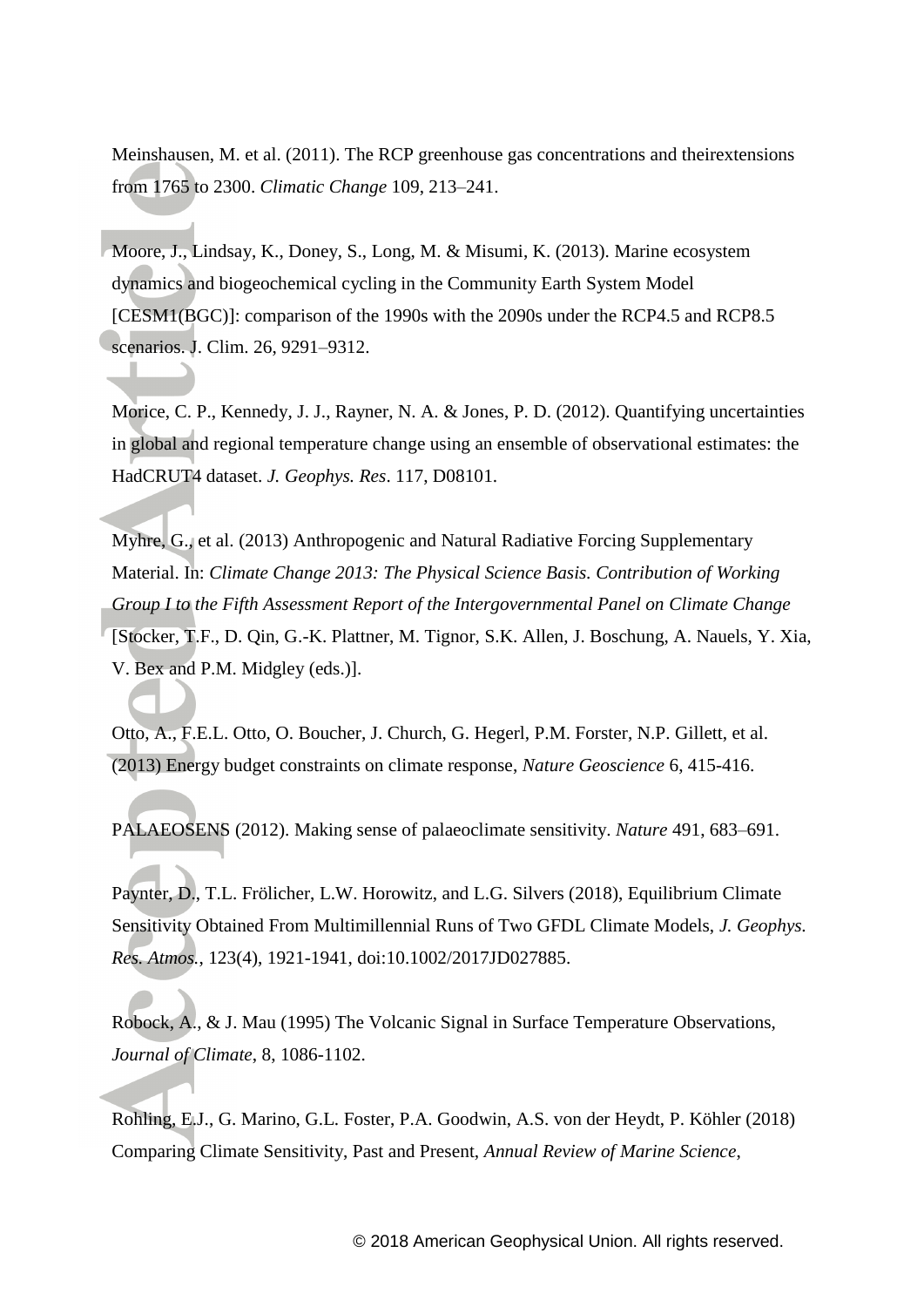10, pp.261–288. [http://www.annualreviews.org/doi/full/10.1146/annurev-marine-121916-](http://www.annualreviews.org/doi/full/10.1146/annurev-marine-121916-063242) [063242](http://www.annualreviews.org/doi/full/10.1146/annurev-marine-121916-063242)

Senior, C., and J. F. Mitchell (2000), The time-dependence of climate sensitivity, *Geophys. Res. Lett*., 27(17), 2685-2688, doi:10.1029/2000GL011373.

Smith, T. M., R.W. Reynolds, T.C. Peterson & J. Lawrimore (2008). Improvements to NOAA's historical merged land–ocean surface temperature analysis (1880–2006). *Journal of Climate* 21, 2283–2296.

Smith, D. M. et al. (2015). Earth's energy imbalance since 1960 in observations and CMIP5 models. *Geophys. Res. Lett.* 42.4, 1205–1213.

Tjiputra, J. F. et al. (2013). Evaluation of the carbon cycle components in the Norwegian Earth System Model (NorESM). *Geosci. Model. Dev*. 6, 301–325.

Vose, R. S. et al. (2012). NOAA's merged land–ocean surface temperature analysis. *Bull. Am. Meteorol. Soc.* 93, 1677–1685.

Watanabe, S. et al. (2011). MIROC-ESM 2010: model description and basic results of CMIP5-20c3m experiments. *Geosci. Model. Dev.* 4, 845–872.

Williams, K. D., W. J. Ingram, and J. M. Gregory (2008), Time Variation of Effective Climate Sensitivity in GCMs, *J. Clim*., 21(19), 5076-5090, doi:10.1175/2008JCLI2371.1.

Williamson, D., A.T. Blaker, C. Hampton, & J. Salter (2015). Identifying and removing structural biases in climate models with history matching. *Climate Dynamics* 45, 1299-1324. DOI:10.1007/s00382-014-2378-z.

Winton M, Takahashi K, Held I (2010) Importance of ocean heat uptake efficacy to transient climate change. *Journal of Climate* 23:2333–2344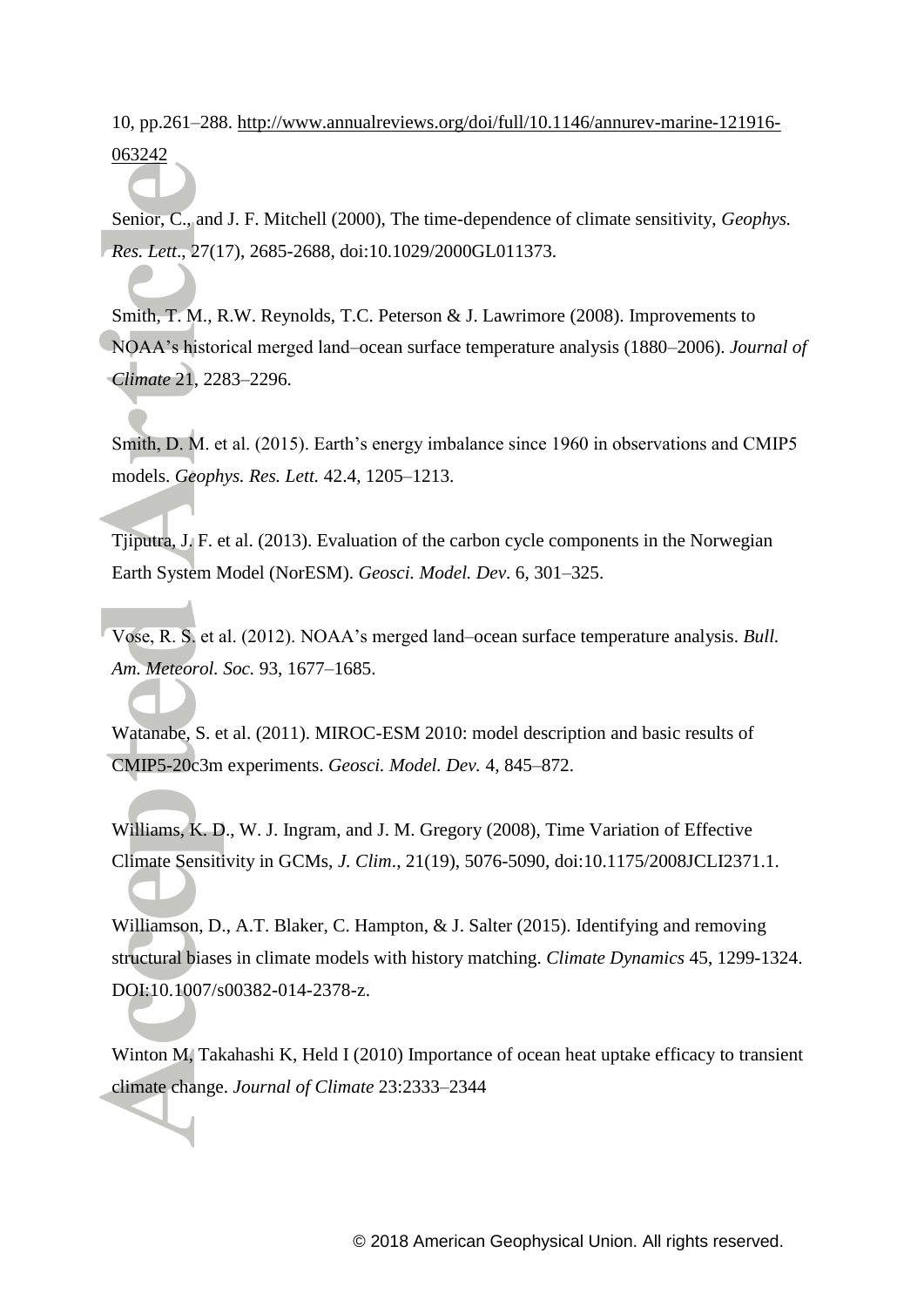Zeebe, R.E. Time-dependent climate sensitivity and the legacy of anthropogenic greenhouse gas emissions, *Proc. Natl. Acad. Sci*., vol. 110 no. 34, 13739–13744, doi: 10.1073/pnas.1222843110

Acce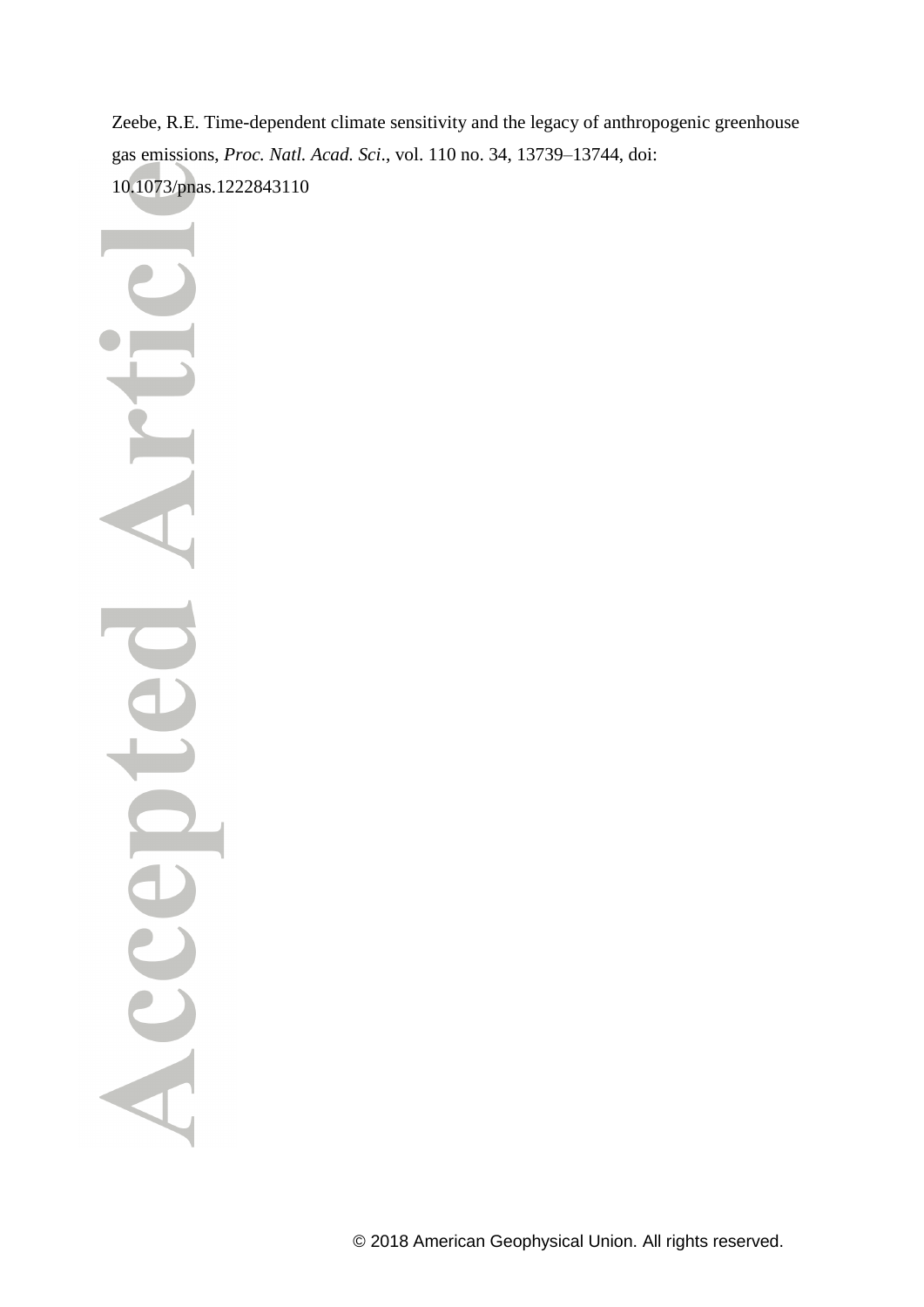**Table 1: Time-evolving climate feedbacks in the WASP model.** All input distributions are identical for the different sources of radiative forcing, expect that for volcanic radiative forcing the snow + sea-ice albedo feedback is reduced to 20% of the value for other sources. <sup>a</sup> Input distribution taken from the CMIP5 models as analyzed by Caldwell et al. (2016).

<sup>b</sup> Input distribution taken from the CMIP5 models as analyzed by Andrews et al. (2015).

| <b>Feedback</b>                                     | <b>Posterior climate</b>                         |                            |                                                  |
|-----------------------------------------------------|--------------------------------------------------|----------------------------|--------------------------------------------------|
| process                                             | Equilibrium<br>feedback input                    | e-folding<br>adjustment    | feedback (mean and                               |
|                                                     | distribution                                     | timescale input            | standard deviation)                              |
|                                                     |                                                  | distribution               |                                                  |
| Planck                                              | Random-normal:                                   | Instantaneous              | $\mu$ = 3.15 Wm <sup>-2</sup> K <sup>-1</sup>    |
| Feedback <sup>a</sup> ,                             | $\mu$ = 3.15 Wm <sup>-2</sup> K <sup>-1</sup>    |                            | $\sigma$ = 0.04 Wm <sup>-2</sup> K <sup>-1</sup> |
| $\lambda$ nnnnnn                                    | $\sigma$ = 0.04 Wm <sup>-2</sup> K <sup>-1</sup> |                            |                                                  |
| Combined water                                      | Random-normal:                                   | Random-normal:             | $\mu$ = -1.13 Wm <sup>-2</sup> K <sup>-1</sup>   |
| vapour-lapse rate                                   | $\mu$ = -1.15 Wm <sup>-2</sup> K <sup>-1</sup>   | $\mu$ = 8.9 days           | $\sigma$ = 0.09 Wm <sup>-2</sup> K <sup>-1</sup> |
| feedback <sup>a</sup> , $\lambda_{WVLR}$            | $\sigma$ = 0.09 Wm <sup>-2</sup> K <sup>-1</sup> | $\sigma$ = 0.4 days        |                                                  |
| Fast cloud                                          | Random-normal:                                   | $Random-normal$            | $\mu$ = -0.11 Wm <sup>-2</sup> K <sup>-1</sup>   |
| feedback <sup>a</sup> (initial                      | $\mu$ = -0.43 Wm <sup>-2</sup> K <sup>-1</sup>   | $\mu$ = 8.9 days           | $\sigma$ = 0.26 Wm <sup>-2</sup> K <sup>-1</sup> |
| transient SST                                       | $\sigma$ = 0.33 Wm <sup>-2</sup> K <sup>-1</sup> | $\sigma$ = 0.4 days        |                                                  |
| patterns),                                          |                                                  |                            |                                                  |
|                                                     |                                                  |                            |                                                  |
| $Show + sea-ice$                                    | Random-normal:                                   | Random:                    | $\mu$ = -0.34 Wm <sup>-2</sup> K <sup>-1</sup>   |
| albedo climate                                      | $\mu$ = -0.37 Wm <sup>-2</sup> K <sup>-1</sup>   | Min. $= 0.5$ years,        | $\sigma$ = 0.10 Wm <sup>-2</sup> K <sup>-1</sup> |
| feedback <sup>a</sup> , $\lambda$ <sub>albedo</sub> | $\sigma$ = 0.10 Wm <sup>-2</sup> K <sup>-1</sup> | $Max. = 5.0 \text{ years}$ |                                                  |
| $Cloud - spatial$                                   | Random-normal:                                   | Random:                    | $\mu$ = -0.27 Wm <sup>-2</sup> K <sup>-1</sup>   |
| SST adjustment                                      | $\mu$ = -0.47 Wm <sup>-2</sup> K <sup>-1</sup>   | Min. $= 20$ years,         | $\sigma$ = 0.28 Wm <sup>-2</sup> K <sup>-1</sup> |
| feedback <sup>b</sup> ,                             | $\sigma$ = 0.30 Wm <sup>-2</sup> K <sup>-1</sup> | $Max. = 45$ year.          |                                                  |
| $\lambda$ SlowCloud                                 |                                                  |                            |                                                  |

Accep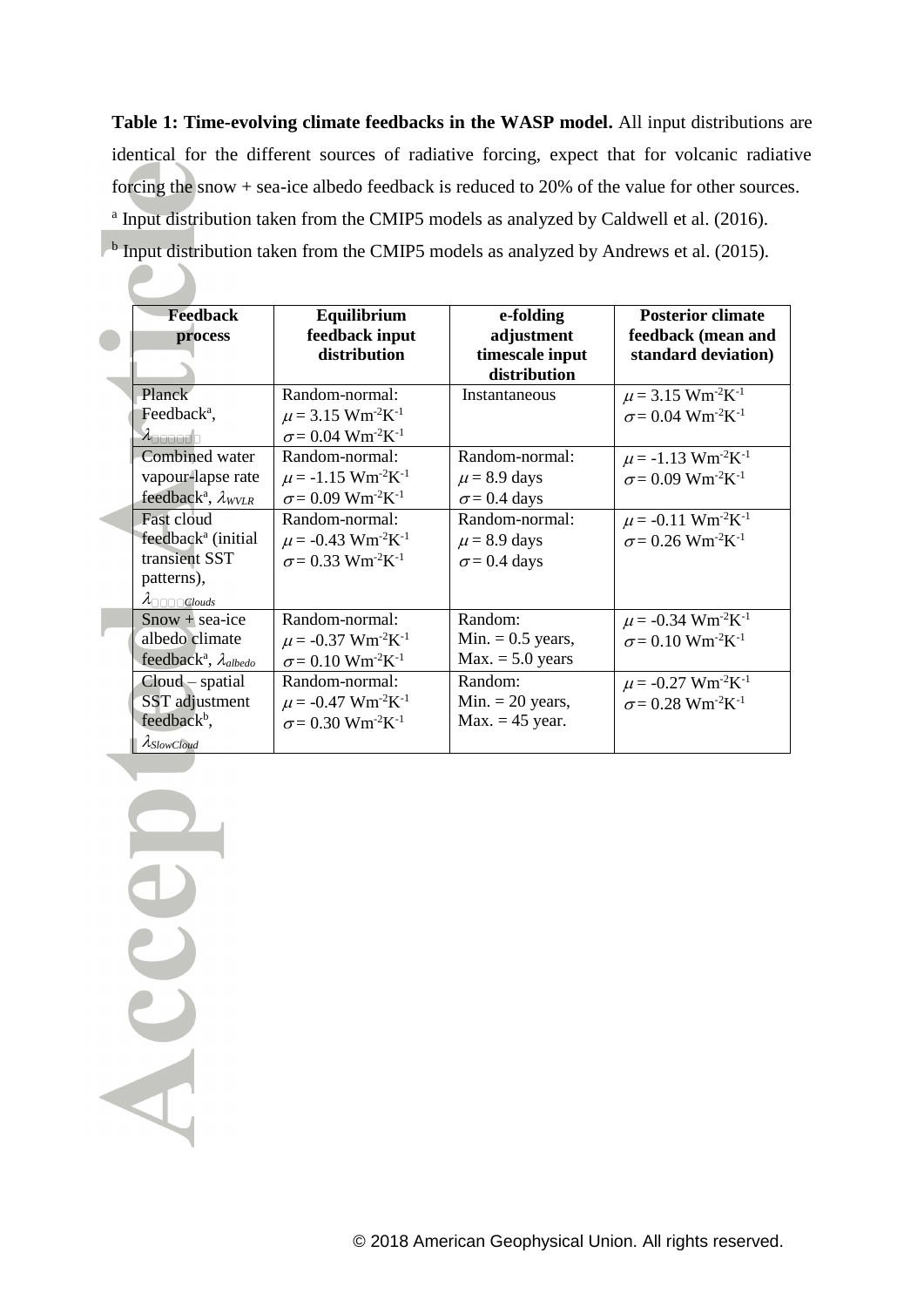**Table 2: Observational constraints and posterior simulated ranges.** All constraints represent 90 or 95 % uncertainty ranges in the observed quantities. See Goodwin et al. (2018) for details.

| <b>Observational</b>                                                                   | <b>Observation-</b>       | <b>Comment/References</b>                                                                                                              | Posterior 95 %                |
|----------------------------------------------------------------------------------------|---------------------------|----------------------------------------------------------------------------------------------------------------------------------------|-------------------------------|
| constraint                                                                             | consistent range          |                                                                                                                                        | range                         |
| Global mean<br>temperature anomaly,<br>1986-2005 relative to<br>1850-1900              | 0.55 to 0.67 $^{\circ}$ C | Constraint amended from<br>2003-2012 period in<br>Goodwin et al. (2018) to<br>1986-2005 period here, so<br>that the final time-average | 0.55 to 0.67 °C               |
|                                                                                        |                           | includes a significant<br>volcanic eruption. Range<br>based on 90%<br>observational range from<br>IPCC (2013).                         |                               |
| Global mean<br>temperature anomaly,<br>2007-2016 relative to<br>1971-1980              | 0.56 to 0.69 $^{\circ}$ C | Constraints and ranges as<br>used in Goodwin et al.<br>(2018). Based on: (Morice<br>et al. 2012; GISTEMP,                              | 0.57 to 0.69 $^{\circ}$ C     |
| Global mean<br>temperature anomaly,<br>2007-2016 relative to<br>1951-1960              | $0.54$ to $0.78$ °C       | 2018; Hansen et al., 2010;<br>Smith et al., 2008; Vose et<br>al., 2012)                                                                | 0.63 to 0.76 $^{\circ}$ C     |
| Global mean sea-<br>surface temperature<br>anomaly, 2003-2012<br>relative to 1850-1900 | 0.56 to 0.68 $^{\circ}$ C | Constraint and range as<br>used in Goodwin et al.<br>$(2018)$ . Based on<br>(Kennedy et al., 2011;<br>Huang et al., 2015)              | 0.56 to 0.68 $^{\circ}$ C     |
| Whole ocean heat<br>content anomaly,<br>2010 relative to 1971                          | 117 to 332 ZJ             | Constraints and ranges as<br>used in Goodwin et al.<br>(2018). Based on (Levitus                                                       | 152 to 337 ZJ                 |
| Upper 700m ocean<br>heat content<br>anomaly, 2010<br>relative to 1971                  | 98 to 170 ZJ              | et al., 2012; Giese et al.,<br>2011; Balmaseda et al.,<br>2013; Good et al., 2013;<br>Smith et al., 2018; Cheng<br>et al., 2017)       | 103 to 171 ZJ                 |
| Terrestrial carbon<br>uptake, 2011 relative<br>to preindustrial                        | 70 to 250 PgC             | Constraint and range as<br>used in Goodwin et al.<br>$(2018)$ . Based on IPCC<br>(2013)                                                | 95 to 253 PgC                 |
| Rate of terrestrial<br>carbon uptake, 2000<br>to 2009                                  | 1.4 to 3.8 PgC $yr^{-1}$  | Constraint and range as<br>used in Goodwin et al.<br>(2018). Based on IPCC<br>(2013)                                                   | 1.3 to 3.6 PgC $\rm{yr}^{-1}$ |
| Ocean carbon uptake,<br>2011 relative to<br>preindustrial                              | 125 to 185 PgC            | Constraint and range as<br>used in Goodwin et al.<br>(2018). Based on IPCC<br>(2013)                                                   | 126 to 181 PgC                |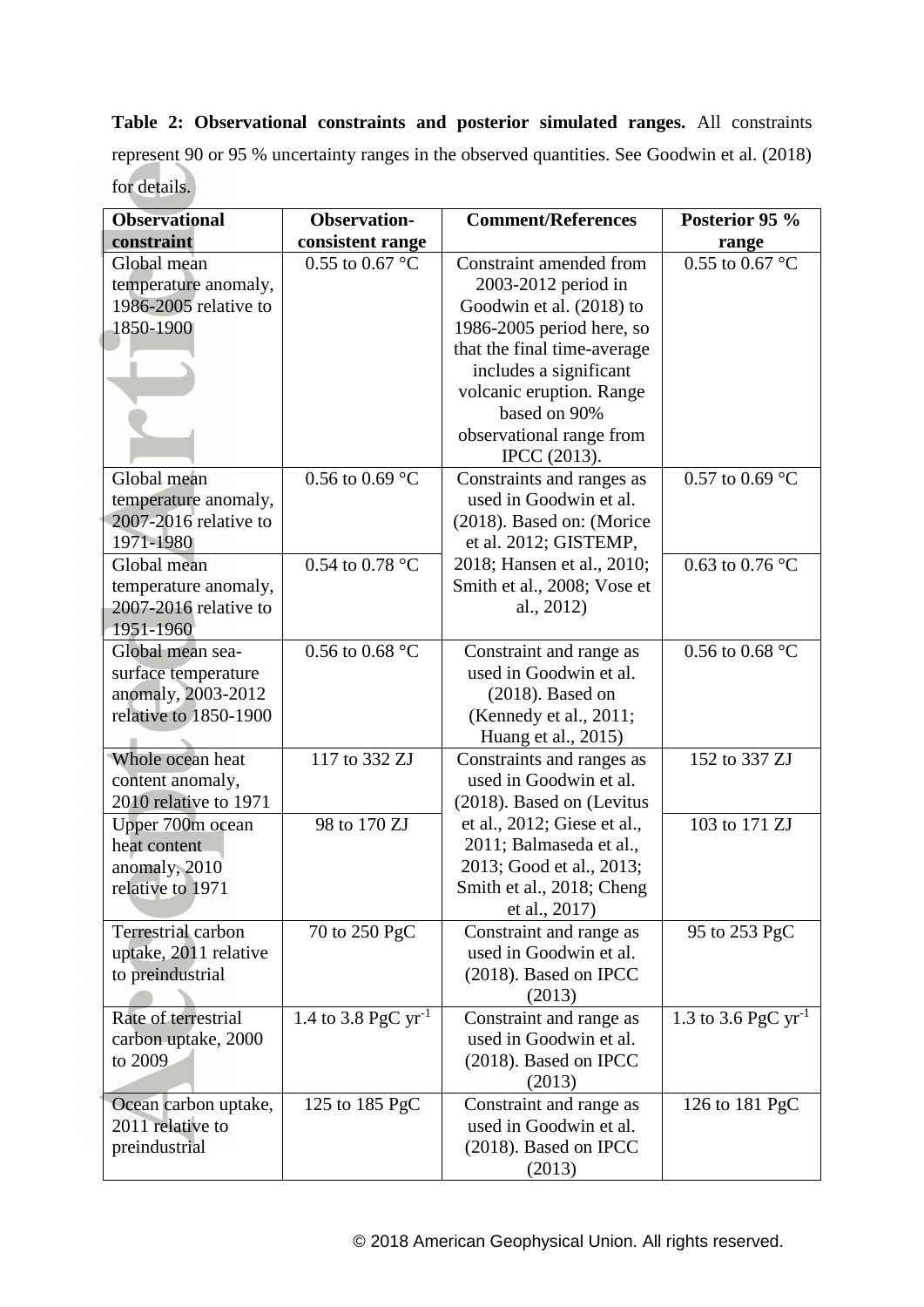| <b>Response timescale,</b> | <b>Median Climate</b><br><b>Sensitivity</b> | $66\%$ range in<br><b>Climate Sensitivity</b> | 95 % range in<br><b>Climate Sensitivity</b> |
|----------------------------|---------------------------------------------|-----------------------------------------------|---------------------------------------------|
| $0.1$ years                | $1.9 \text{ °C}$                            | 1.7 to 2.2 $^{\circ}$ C                       | 1.5 to 2.6 $^{\circ}$ C                     |
| vears                      | $2.1 \text{ }^{\circ}C$                     | 1.8 to 2.4 $^{\circ}$ C                       | 1.6 to 2.8 $^{\circ}$ C                     |
| 10 years                   | $2.4 \degree C$                             | 2.1 to 2.9 $^{\circ}$ C                       | 1.8 to 3.4 $^{\circ}$ C                     |
| years                      | $2.9 \text{ °C}$                            | 2.3 to 3.5 $^{\circ}$ C                       | 1.9 to 4.6 $^{\circ}$ C                     |

**Table 3: Constrained climate sensitivity estimates for multiple response timescales.**

Acc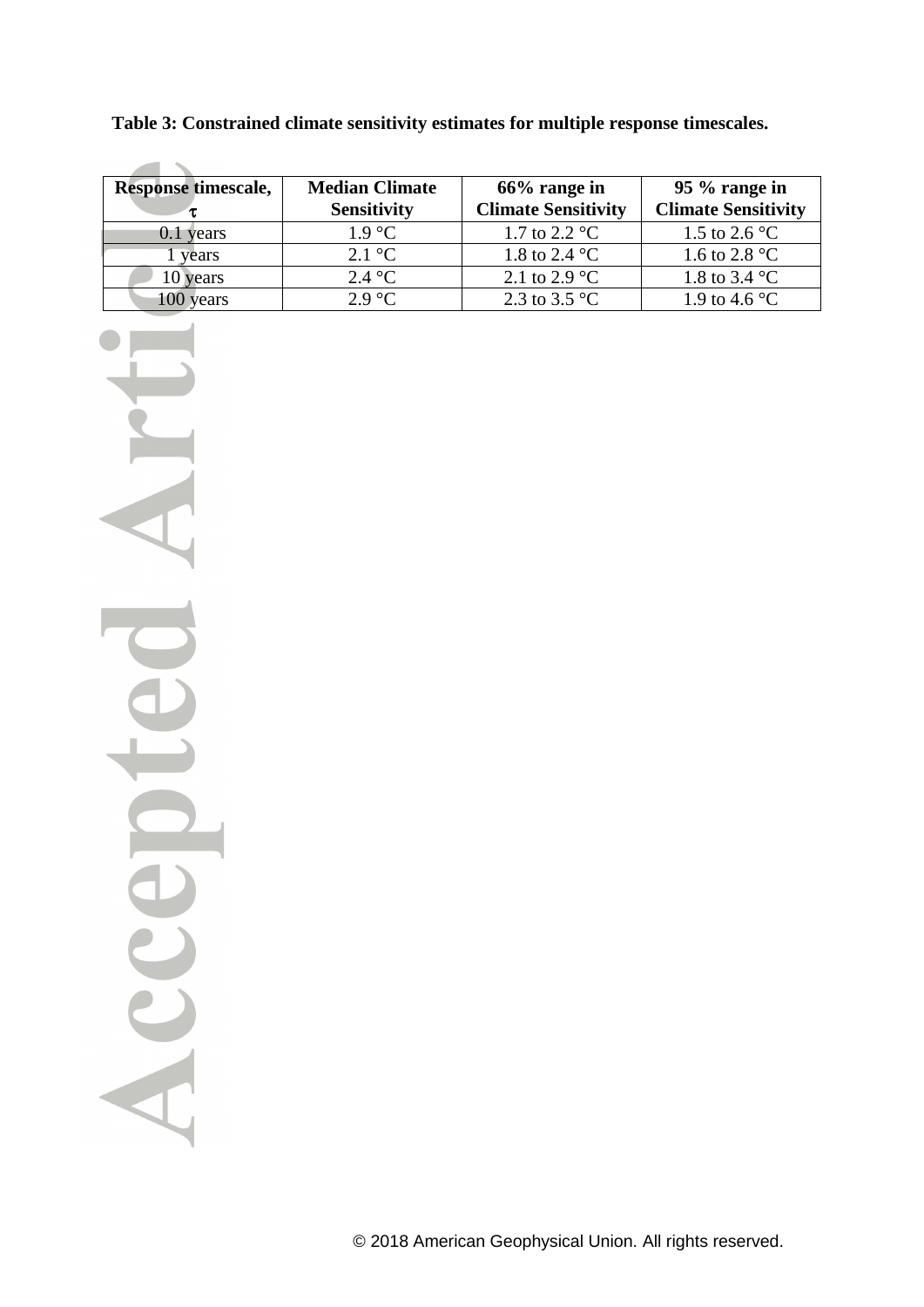

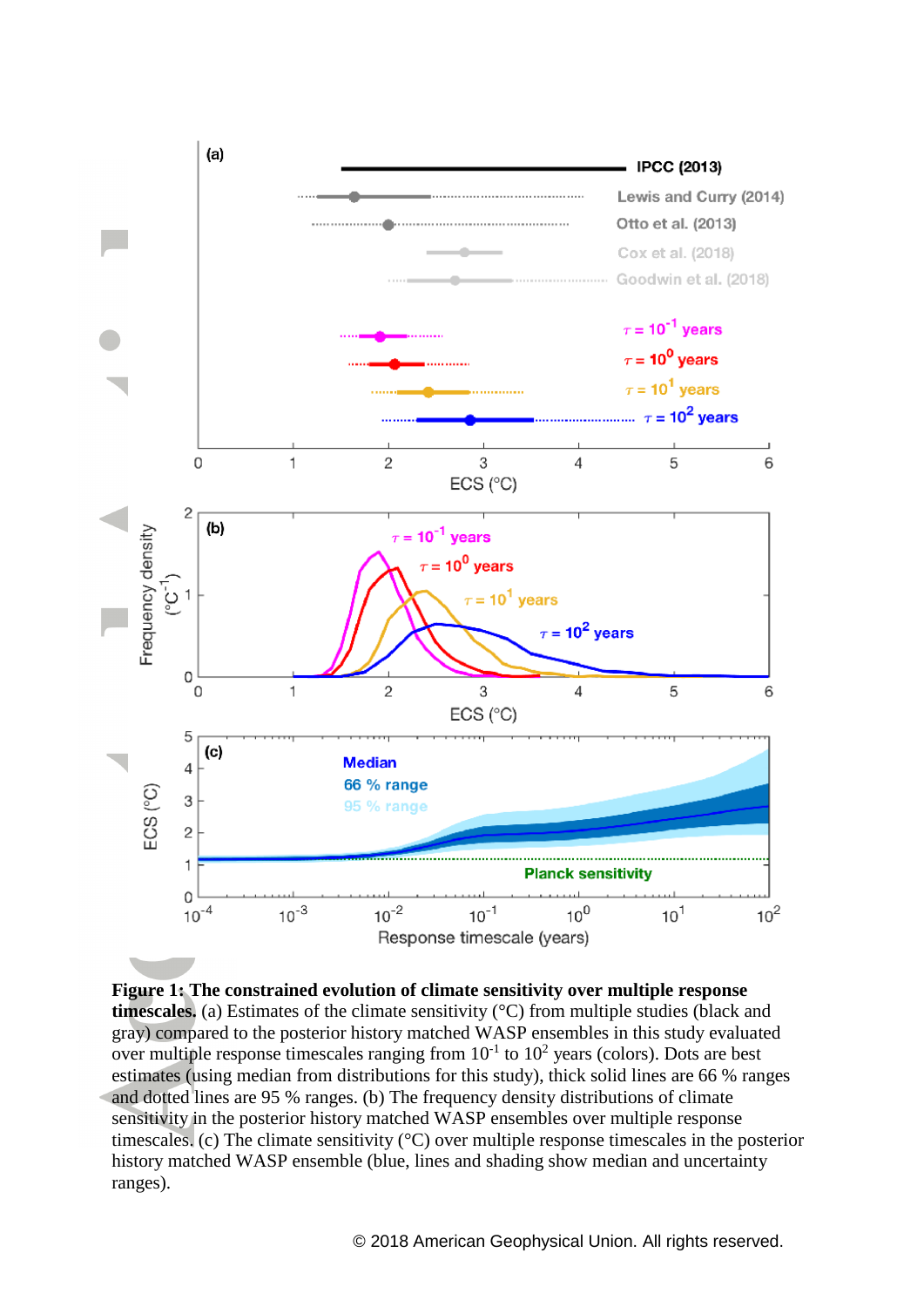

**Figure 2: Time evolution of climate feedback over multiple timescales.** (a) Schematic of different climate feedback processes considered in this study, and their characteristic response timescales. (b) The climate feedback over different response timescales in the initial prior model ensemble (grey: shaded area and dotted lines, showing 95% range) and in the final posterior history matched ensemble (blue, line is median, dark blue shading is 66% range, light blue shading is 95 % range). Also shown for comparison is the Planck sensitivity (green).

© 2018 American Geophysical Union. All rights reserved.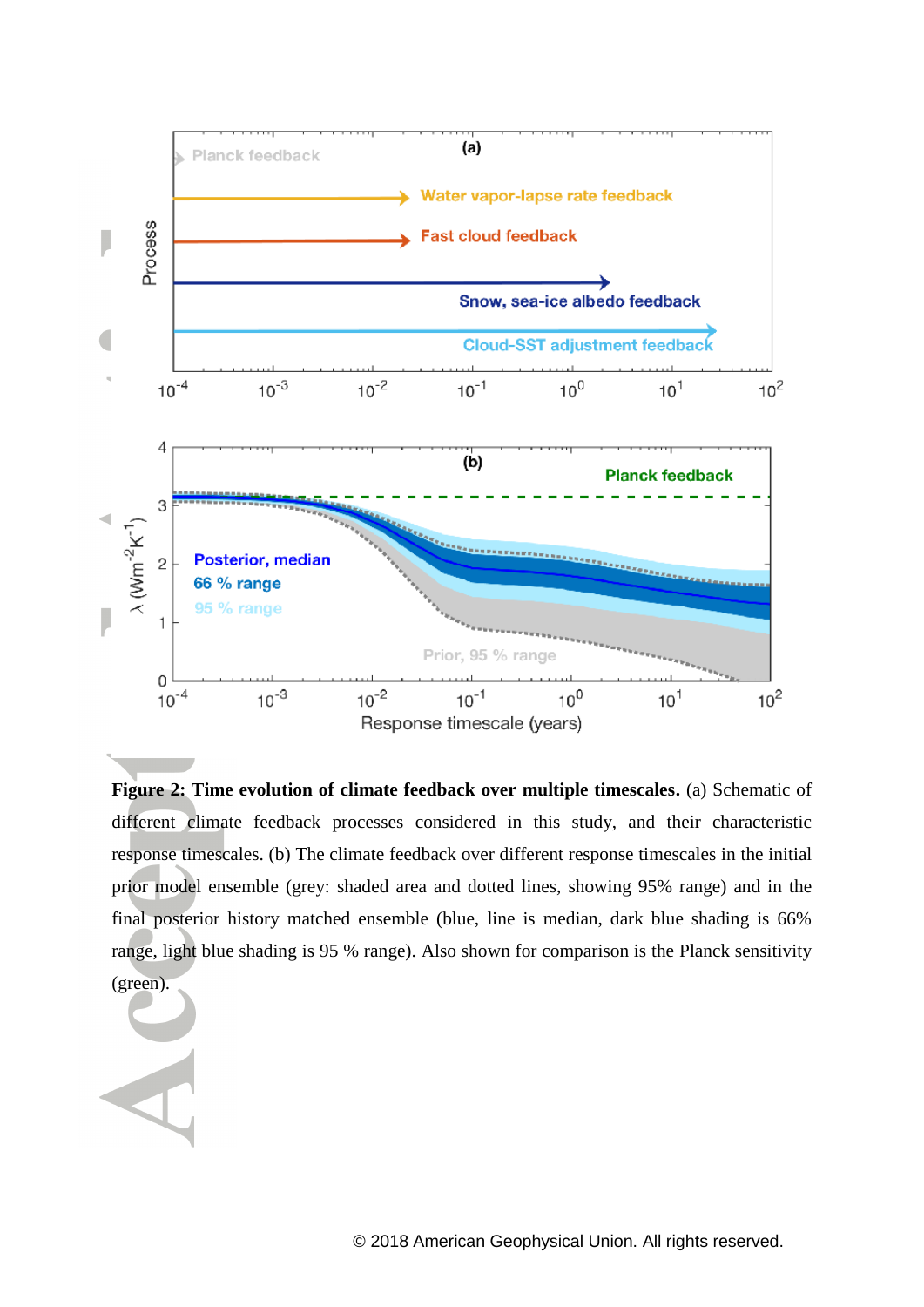

**Figure 3. Applied radiative forcing over time.** (a) Radiative forcing over time from multiple sources in the posterior history matched model ensemble, showing median (line) and 95% range (shading). The sources of radiative forcing are: atmospheric  $CO<sub>2</sub>$  (red), Well mixed Greenhouse Gasses (WMGHG) other than  $CO<sub>2</sub>$  (blue), tropospheric aerosols (orange), volcanic stratospheric aerosols (purple), and solar forcing (green). (b) The total radiative forcing from all sources, *Rtotal*, over time in the posterior history matched model ensemble (line is median, shaded area is 95% range). All radiative forcings are annually smoothed with the exception of volcanic aerosols, which have a monthly resolution.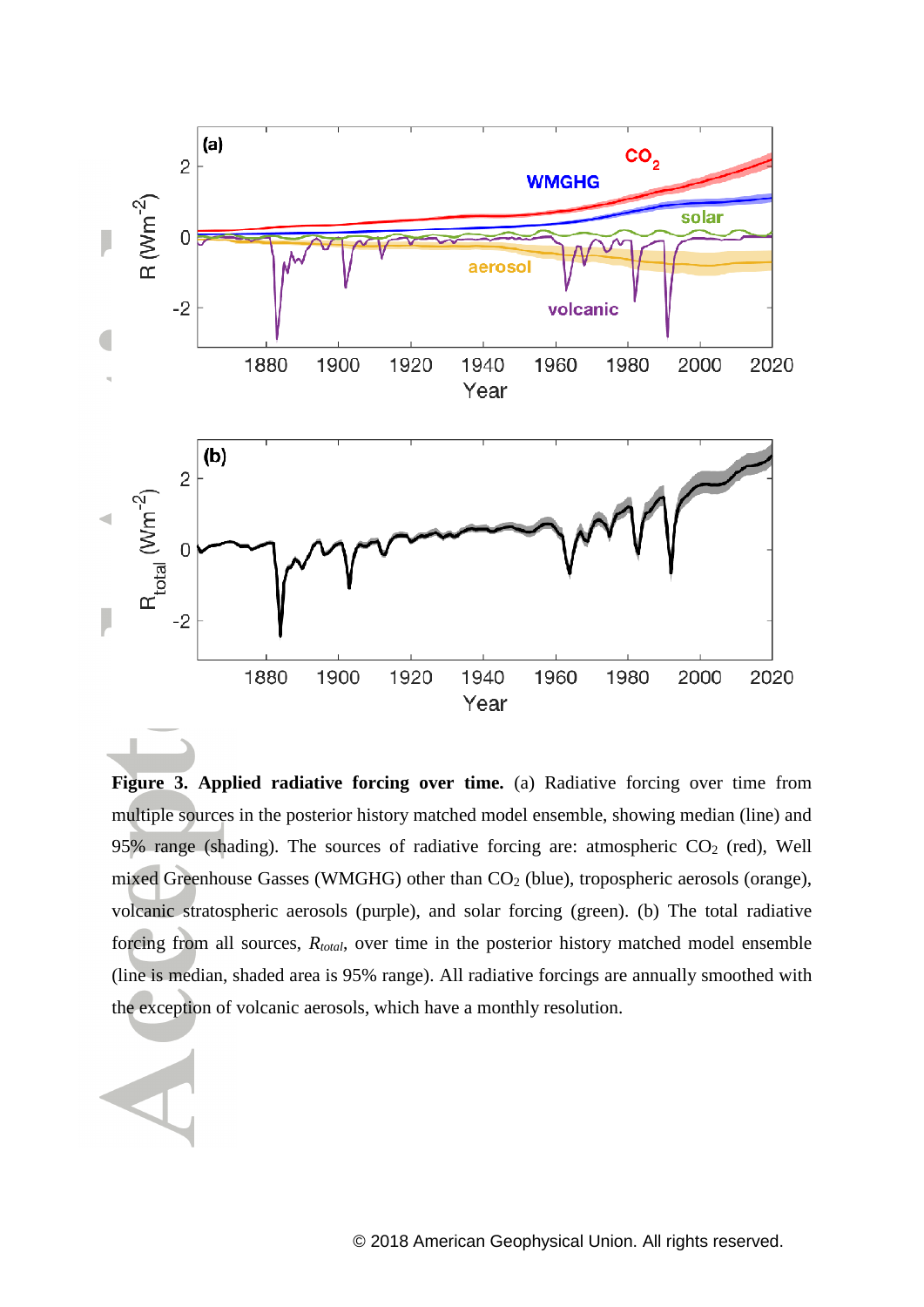

**Figure 4. Observed and simulated temperature anomaly over time.** (a) Annual mean temperature anomaly from 1861 to 2020. Shown are observations to (black: solid line is HadCRUT4 from 1861-2017, dotted line is GISTEMP from 1880 to 2017) and simulated temperature anomaly from the posterior WASP history matched ensemble of simulations with modified energy balance (blue, lines and shading as Figure 1b), and from 13 CMIP5 models (beige shading showing range). All annual temperature anomalies are shown relative to the pre-1900 average (Appendix B). (b) Monthly temperature anomaly before and after the eruption of Mt. Pinatubo from observations (black, as panel a) and the posterior history matched WASP ensemble simulations (blue, as panel a), and the AOD (red). Both observed and simulated monthly temperature anomalies are shown relative to the 2-year average prior to the eruption of Mt. Pinatubo.